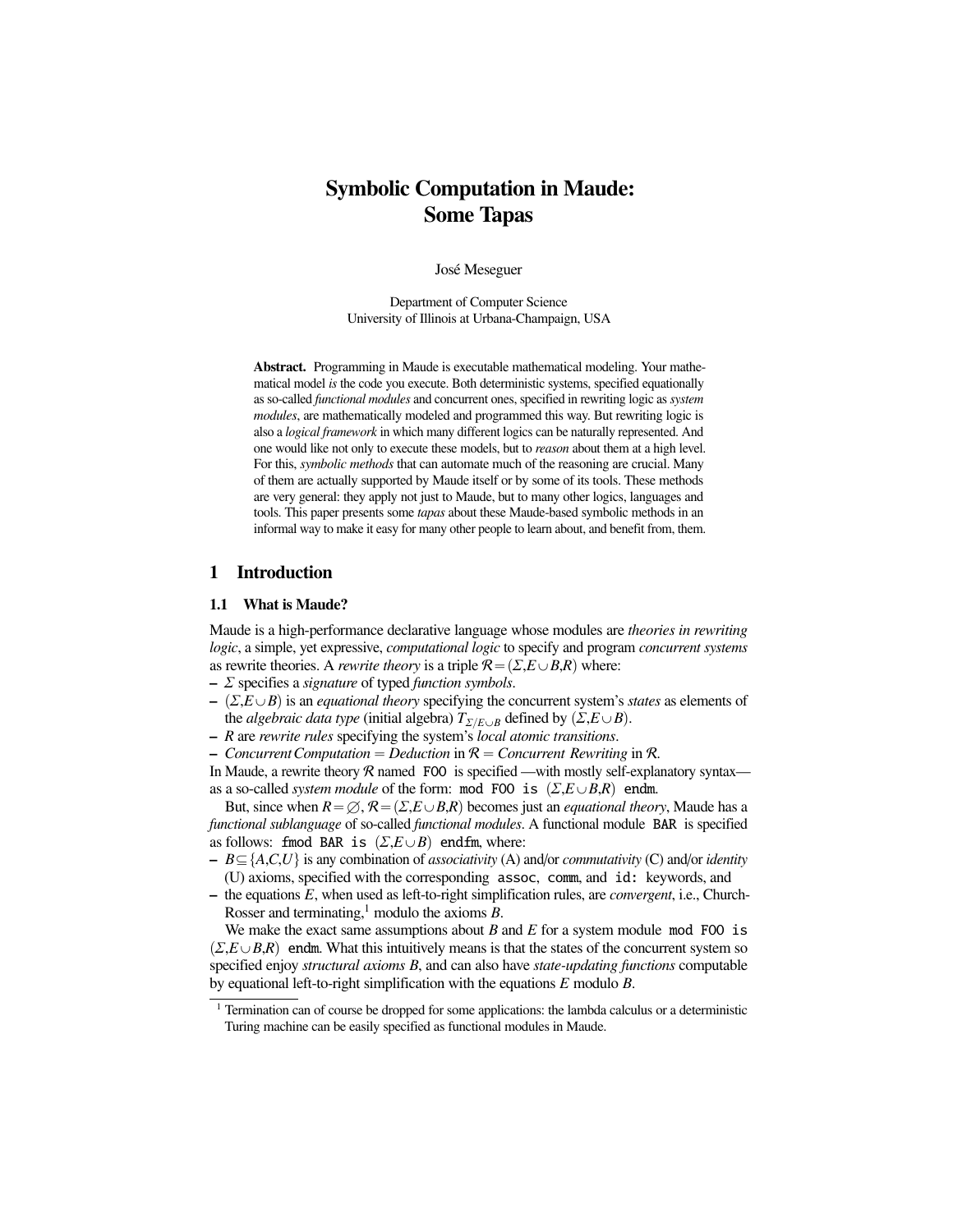#### 1.2 Symbolic Computation in Maude

Since all computation in Maude is performed by *logical deduction* in equational logic and/or rewriting logic, talking about *symbolic computation* seems tautological. But it isn't. The point is that the usual computations in a functional or system module involve elements of an algebraic data type  $T_{\Sigma/E\cup B}$ , which are represented as *ground terms* (terms without variables) in the syntax of Σ. But Maude supports many useful computations involving *terms with variables*. For example, for *u* and *v* terms with variables among the  $x_1,...,x_n$ , solving the so-called  $E \cup B$ -*unification problem*  $u(x_1,...,x_n) = ? v(x_1,...,x_n)$  *means answering the question of whether the <i>constraint*  $u(x_1,...,x_n) = v(x_1,...,x_n)$  is *satisfiable* in the algebraic data type  $T_{\Sigma/E\cup B}$  for some instantiation of the variables *<sup>x</sup>*1,...,*xn*. So, roughly speaking, problems involving logical variables and their solutions are those I shall describe as symbolic computation problems. Maude, either directly or through Maude-based tools, supports the following symbolic computation features:

- 1. *B*-**Unification** (modulo any  $B \subseteq \{A, C, U\}$ ),
- 2. *B*-Generalization (modulo any  $B \subseteq \{A, C, U\}$ ),
- 3. *E*,*B*-Variants of a term *t* in a *convergent* ( $\Sigma$ ,*E* $\cup$ *B*), which is *finitary* iff ( $\Sigma$ ,*E* $\cup$ *B*) has the *finite variant property* (FVP), in the sense explained in Section 4,
- 4. *E* $\cup$ *B*-Unification for any *convergent* ( $\Sigma$ ,*E* $\cup$ *B*), which is *finitary* iff ( $\Sigma$ ,*E* $\cup$ *B*) is FVP,
- 5. Domain-Specific SMT-Solving, thanks to CVC4 [19] and Yices [74] interfaces,
- 6. **Theory-Generic SMT-Solving** for FVP theories  $(\Sigma, E \cup B)$  under natural requirements about their constructors,
- 7. **Symbolic Reachability Analysis** of any system module **mod**  $(\Sigma, E \cup B, R)$  endm with  $(\Sigma, E \cup B)$  FVP,
- 8. *B*-Homeomorphic Embedding (modulo any  $B \subseteq \{A, C\}$ ).

In this paper I will focus on features  $(1)$ ,  $(3)$ – $(4)$ , and  $(6)$ – $(7)$  in the above list. For generalization modulo *B* —which is dual to unification and is also called "anti-unification"— please see [4, 2]. Homeomorphic embedding is a very useful relation for termination criteria in various symbolic analyses. It has been generalized for the first time to work in an order-sorted setting and modulo combinations of associativity and commutativity axioms, with new efficient algorithms, in [1]. Both generalization and homeomorphic embedding modulo axioms are crucial components of the variant-based partial evaluation (PE) approach for Maude functional modules presented in [3].

#### 1.3 Tapas and Paper Napkins

To explain the symbolic features  $(1)$ ,  $(3)$ – $(4)$ , and  $(6)$ – $(7)$  requires explaining some basic technical ideas that convey the precise meaning of such features. But this runs the risk of getting us bogged down in technicalities. How shall we proceed? I propose that we use our imagination a little: think of this paper as an informal conversation that you, dear reader, and I are having in a *Tapas Bar*, as we share some pleasant tapas and wash them down with some good *Rioja*. The bar's setting is informal: instead of sitting at a formal table, we sit at a small wooden table where there is a stack of small paper napkins. Tapas are now gradually making their appearance at two levels: each time our waiter brings us the next tapas serving, there are also some *Maude tapas* that I explain to you by scribbling on the paper napkins in the stack. The Maude tapas have to be *small*, since these are cocktail napkins. I have also brought my laptop to run a few examples; but the main action is our conversation, scribbling on paper napkins. Of course, a few technicalities have to be glossed over: I just give you the main intuitions; but I promise to email you some material to fill in those details later. This is what we are going to do here. In this paper, that more precise technical background can be found in Section 7 and in the list of references; but let us disregard them for now.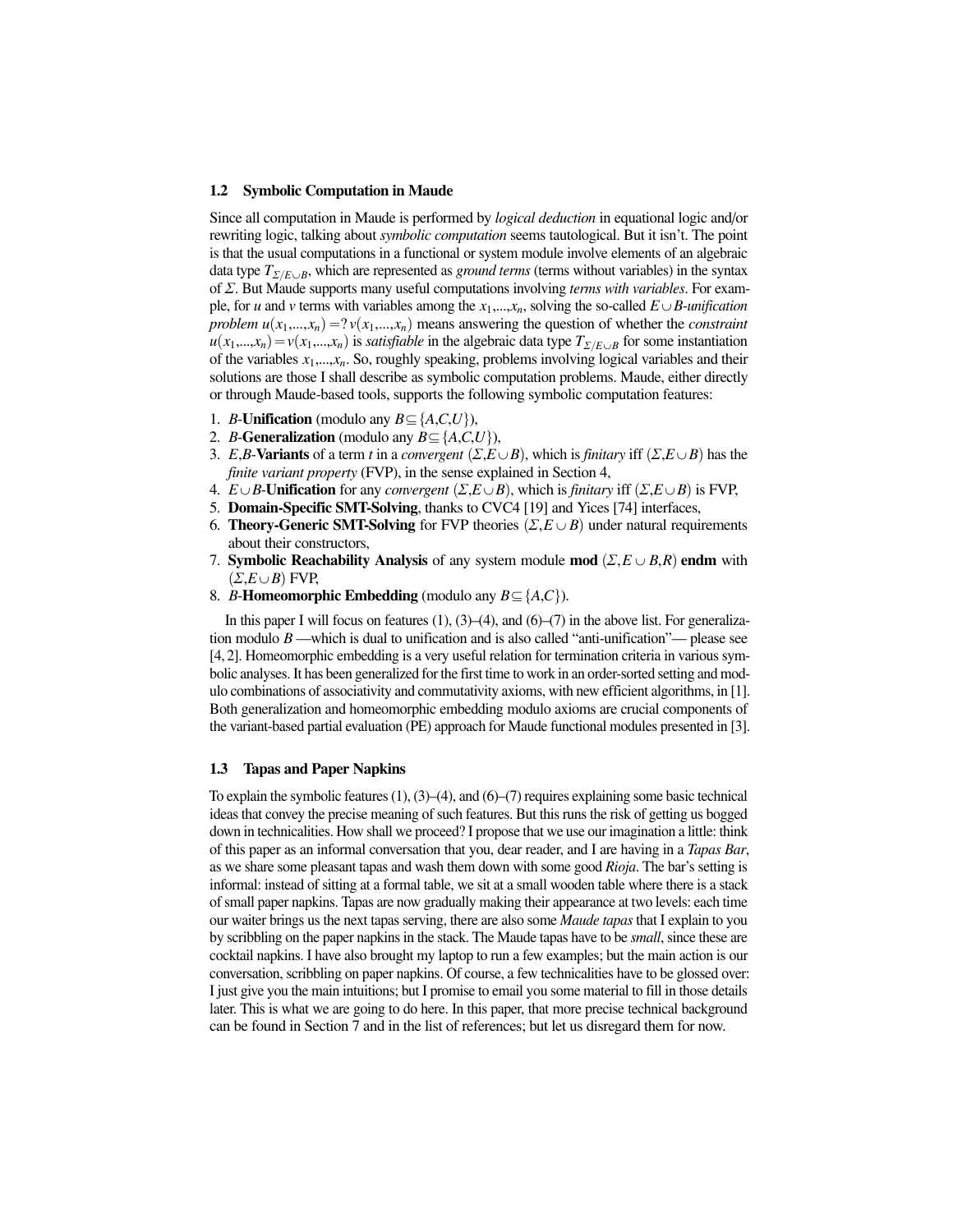### 2 First Tapas Serving: Rewriting Modulo Axioms *B*

I have always claimed and felt that Maude, unlike other programming languages, *can be explained on a paper napkin* to somebody with no prior acquaintance with computing. Here is the example I would write on such a napkin:

```
fmod NATURAL is
sort Nat .
op 0 : \rightarrow Nat [ctor].
op s : Nat -> Nat [ctor] .
op -+- : Nat Nat -> Nat .
vars N M : Nat .
eq N + 0 = N.
eq N + s(M) = s(N + M).
endfm
```
This module, defining natural number addition in Peano notation, does of course fit the general pattern fmod BAR is  $(\Sigma, E \cup B)$  endfm, where here the module's name BAR is NATURAL, the typed signature Σ has a single type (called a *sort* in Maude), which we have *chosen* to call Nat, a constant  $\theta$  and two function symbols: s and  $_{+}$ , where the underbars indicate argument positions, and where the ctor attribute is declared for 0 and s as *data constructors* to distinguish them from the *defined function* \_+\_, which is *defined* by the two equations *E*. In this case there are no atributes *B*, although, if we wished, we could have declared  $-$ + $-$  with the assoc and comm keywords as an associative and commutative operator.

How do we compute with this module? By *simplifying* any arithmetic expression to its *result* as a *data value*, i.e., either to 0 or to  $s<sup>n</sup>(0)$  for some  $n \ge 1$ , using the two equations *E* to perform *left-to-right* replacement of *equals for equals* in the usual way this is done in algebraic simplification. This process is called *term rewriting*; and the result of thus simplifying an expression is called its *normal form*. Let us see (in another paper napkin) how this process reduces adding 2 plus 2, i.e., the arithmetic expression  $s(s(0)) + s(s(0))$  to 4, i.e., the data value  $s(s(s(s(0))))$ . For this, it is useful to add some simple notation to indicate *where* in an expression a simplification is applied. I will use the notation  $t[u]$  to indicate that we are focusing on the subexpression *u* of the expression, or term, *t*. The process in this notation is as follows:

$$
[s(s(0)) + s(s(0))] \to s([s(s(0)) + s(0)]) \to s(s([s(s(0)) + 0])) \to s(s(s(s(0))))
$$

where we have applied the second equation in the first two steps, and the first equation in the last step, to corresponding *instances* by some *matching substitution* instantiating the equation's variables to the term or subterm to be simplified. For example, in the second step, the variables *N* and *M* have been instantiated by the substitution  $\theta = \{N \mapsto s(s(0)), M \mapsto 0\}$ , so that the subterm we focus on,  $s(s(0)) + s(0)$ , becomes an instance of the pattern term  $N + s(M)$  in the second equation's lefthand side, and is *replaced* in this step by the corresponding instance of the righthand side  $s(N+M)$ . We can summarize this (focused) step in the following notation:

$$
s(s(0)) + s(0) \equiv (s(N) + M)\theta \to s(N + M)\theta \equiv s(s(s(0)) + 0)
$$

where  $\equiv$  denotes syntactic equality, and *t* $\theta$  denotes the result of instantiating a pattern term, i.e., a term with variables  $t$ , by a substitution  $\theta$ .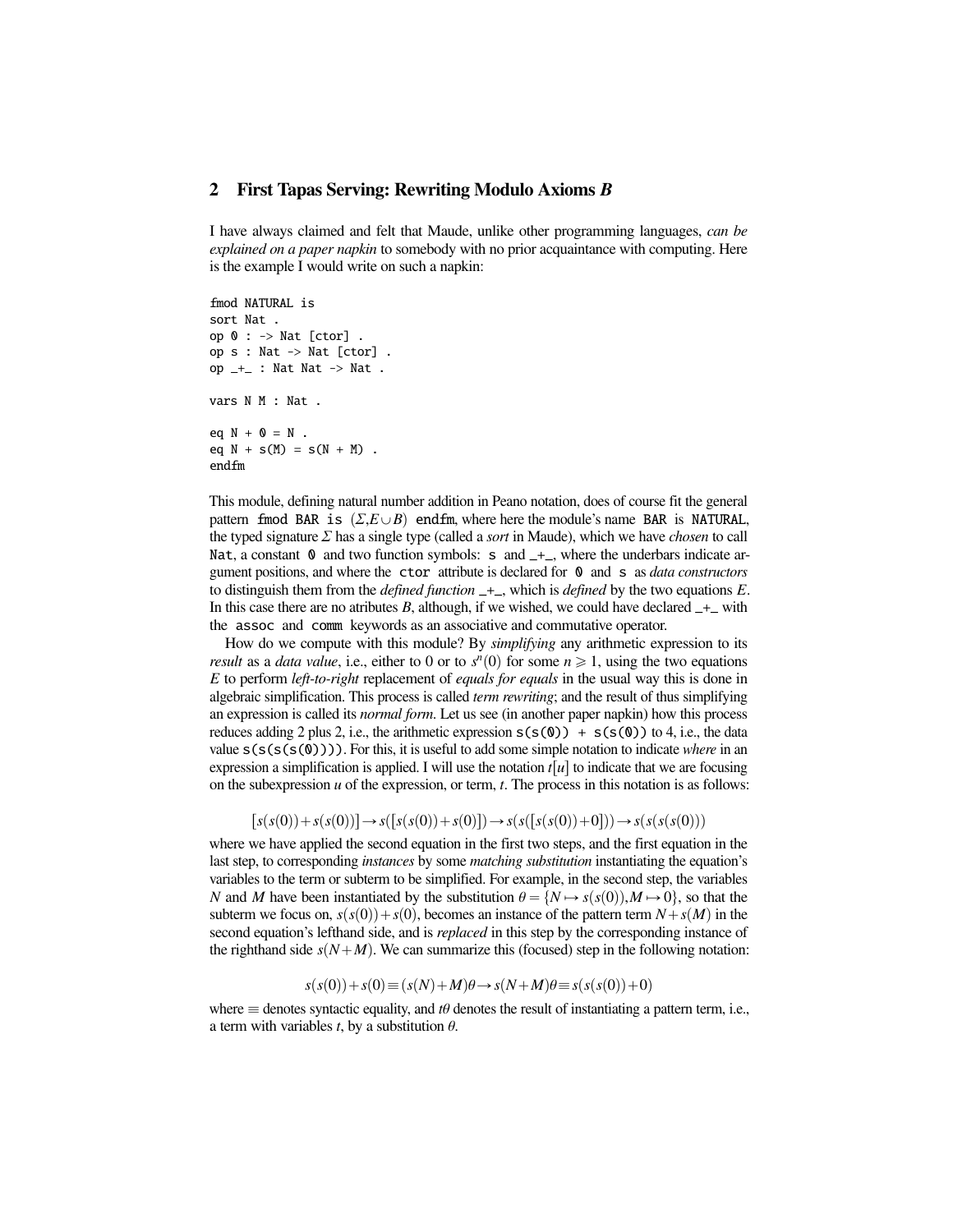But Maude's functional modules do support this kind of algebraic simplification *modulo* structural axioms *B*. Let us illustrate this case with a simple example (it fits on another paper napkin) of a data type of sets:

```
fmod SET is
sort Set .
ops mt a b c d e f g : \rightarrow Set [ctor].
op _U_ : Set Set -> Set [ctor assoc comm] . *** union
vars S S' : Set .
eq S U mt = S [variant] . \star\star\star identity<br>eq S U S = S [variant] . \star\star\star idempotency
eq S U S = S [variant] . \star \star \star idempotency<br>eq S U S U S' = S U S' [variant] . \star \star \star idempotency
eq S U S U S' = S U S' [variant] .
endfm
```
Its constants are a b c d e f g and the empty set constant mt. There is also a union operator, for which we have *chosen*<sup>2</sup> the syntax  $U_{-}$ , which has been declared associative (A) and commutative  $(C)$  by the assoc and comm attributes. Note that in this module all constants and \_U\_ are *data constructors*. Set union is *defined* by the three equations (the third one follows from the second: it is added for technical reasons) of mt as identity element for set union, and set idempotency. Disregard for the moment the [variant] attribute in the equations: it will become clear in Section 4. Let us see an example of how we compute in this module *modulo AC*.

 $mt\cup[a\cup c\cup b\cup a\cup b]\rightarrow[mt\cup a\cup b\cup c]\rightarrow a\cup b\cup c$ 

where we have used the third equation in the first step, and the first equation in the second step. Note that, because of associativity, we, as well as the Maude parser, can dispense with parentheses. The most interesting step is the first one, which uses the substitution  $\theta = \{S \mapsto (a \cup b), S' \mapsto c\}$ .<br>This step can be applied because This step can be applied because:

$$
(S \cup S \cup S')\theta \equiv (a \cup b) \cup (a \cup b) \cup c =_{AC} a \cup c \cup b \cup a \cup b.
$$

Since, thanks to the *AC* axioms, reordering and parentheses do not matter, the crucial point is that the subterm  $a \cup c \cup b \cup a \cup b$  *is* an *instance* of the lefthand side pattern  $S \cup S \cup S'$  *modulo AC*. For the same reason, the fact that *mt* appears on the *left* of the expression instead than on the right is no obstacle for applying the first equation in the second step modulo *AC*.

It can be easily checked that the equations in NATURAL, resp. SET, are *convergent*, and therefore the *normal forms* of, for example,  $s(s(0)) + s(s(0))$ , resp.  $mt \cup a \cup c \cup b \cup a \cup b$ , namely,  $s(s(s(s(0)))$ , resp.  $a \cup b \cup c$ , are *unique* modulo *B*, regardless of the order in which the equations are applied to the original term. For example,  $b \cup c \cup a$  is the *same* normal form as  $a \cup b \cup c$ modulo *AC*. The Maude command computing a term's normal form is the reduce command.

A little notation does not hurt anybody. The process of performing *one step* of *rewriting* a term *t* (focusing on *some* subterm) using one of the equations in *E modulo* the axioms *B* to obtain a term *t'* is called *E*,*B*-*rewriting*, and is denoted  $t \rightarrow_{E,B} t'$ . Likewise,  $t \rightarrow_{E,B}^* t'$  denotes performing zero, one or more steps of *F R*-rewriting. The special case when  $B = \emptyset$  is called performing zero, one or more steps of *E*,*B*-rewriting. The special case when  $B = \emptyset$  is called *E*-rewriting and then we use the notation  $t \rightarrow \varepsilon t'$  and  $t \rightarrow^* t'$ . The *E B-normal form* of term *E*-rewriting, and then we use the notation  $t \rightarrow_E t'$  and  $t \rightarrow_E t'$ . The *E*,*B*-*normal form* of term *t* (unique up to *R*-equality assuming *E* convergent) is denoted  $t \mid_{E, B}$  resp.  $t \mid_{E}$  when  $B = \emptyset$ *t* (unique up to *B*-equality assuming *E* convergent) is denoted  $t!_{E,B}$ , resp.  $t!_E$  when  $B = \emptyset$ .

<sup>2</sup> In Maude, all syntax for sort and operator names is *user-definable*.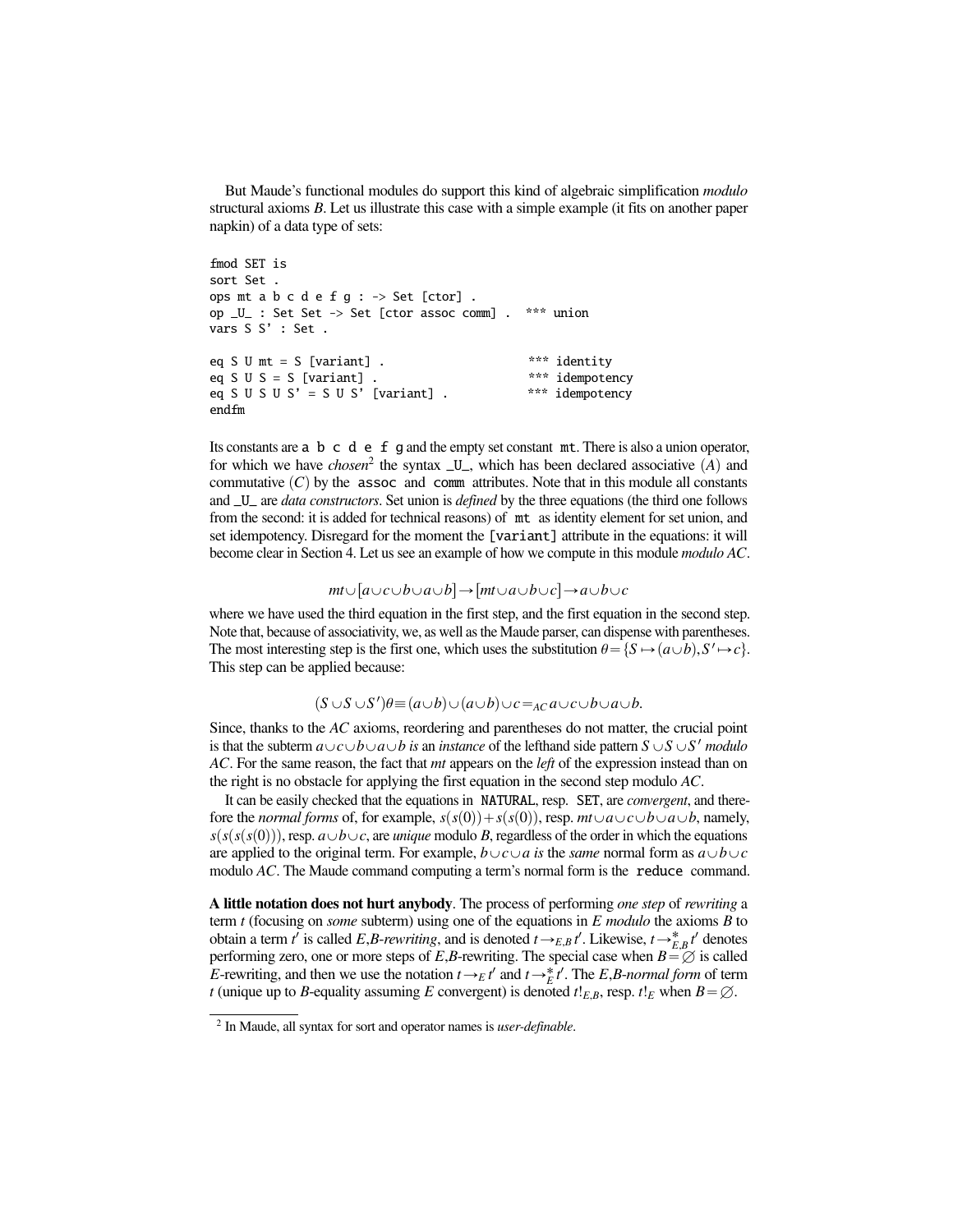#### 3 Second Tapas Serving: Unification and Narrowing Modulo *B*

As already mentioned, solving a *B*-*unification problem*  $u(x_1,...,x_n) = ?v(x_1,...,x_n)$  means answering the question of whether the *constraint*  $u(x_1,...,x_n) = v(x_1,...,x_n)$  is *satisfiable* in the algebraic data type  $T_{\Sigma/B}$ , where terms are identified modulo the axioms *B*, such as any combination of *A* and/or *C* and/or *U* axioms. The case  $B = \emptyset$  is called *syntactic unification*. It is well-known from the Prolog language, where the analog of the data type  $T_{\Sigma}$  is the so-called *Herbrand model*, which extends  $T_{\Sigma}$  by adding predicate symbols. Maude supports unification modulo *B* in any module where the axioms *B* have been declared. Furthermore, this *B*-unification is *order-sorted*, i.e., it is carried out with variables which can have different *sorts*, where some of them can be *subsorts* of other sorts. In particular, since for the module NATURAL we have  $B = \emptyset$ , we can perform syntactic unification in it with Maude's unify command.

Since the syntactic case is well-known, and we will revisit it soon, let us focus instead on the more interesting case of the SET module, where we can perform *AC*-unification. What does this mean? Except for the fact that we are not dealing with the equation making mt the identity for \_U\_, this means that we can solve *multiset equations*, as opposed to solving *set equations* (but, please, be patient: we will also solve set equations in the next serving of tapas). For example, we may wish to solve the multiset equation:  $a \cup a \cup b \cup S = a \cup c \cup S'$ , that is, seek substitutions  $\theta$  such that  $(a \cup a \cup b \cup S) \theta =_{AC} (a \cup c \cup S') \theta$ , i.e., both side instances yield<br>the same multiset. We can do so in Maude by giving the command. the same multiset. We can do so in Maude by giving the command:

Maude> unify in SET : a U a U b U S =? a U c U S'.

```
Unifier 1
S --> c U #1:Set
S' --> a U b U #1:Set
Unifier 2
S \rightarrow > cS' --> a U b
```
where the second solution is the most obvious, and the first solution allows adding to the multiset  $a \cup b \cup c$  obtained by the second solution an extra multiset denoted by the extra variable #1:Set.

Maude supports unification modulo *any* possible combinations of *A*, *C*, and *U* axioms in *B*; also when some axioms in *B* are declared associative but are *not* commutative. This is noteworthy, since it is well-known that the number of *A*-unifiers (or *AU*-unifiers) of a problem can be infinite. For example, if *a* is a constant and  $\overline{\ }$  is associative, then the equation  $a \cdot x = x \cdot a$ has the infinite set of solutions:  $\{\{x \mapsto a^n\} \mid n \geq 1\}$ . When some operators are *A* or *AU* only, Maude's implementation of *B*-unification takes the following pragmatic approach: (i) the unification algorithm is designed to *favor the cases where the number of A* or *AU*-unifiers is known to be *finite*; and (ii) in all other cases, it searches for solutions in a complete manner, but *within a bound*, so that: (a) if *all* solutions are found before reaching the bound, it just returns them, but (b) if the bound is reached without the certainty of having found all solutions, *the solutions already found are returned* with a *warning* that the set of solutions may be incomplete. The good news is that, for a good number of applications —for example in the symbolic analysis of various cryptographic protocols involving associativity axioms— such warnings are never encountered, i.e., the corresponding analyses are then, luckily, *complete*.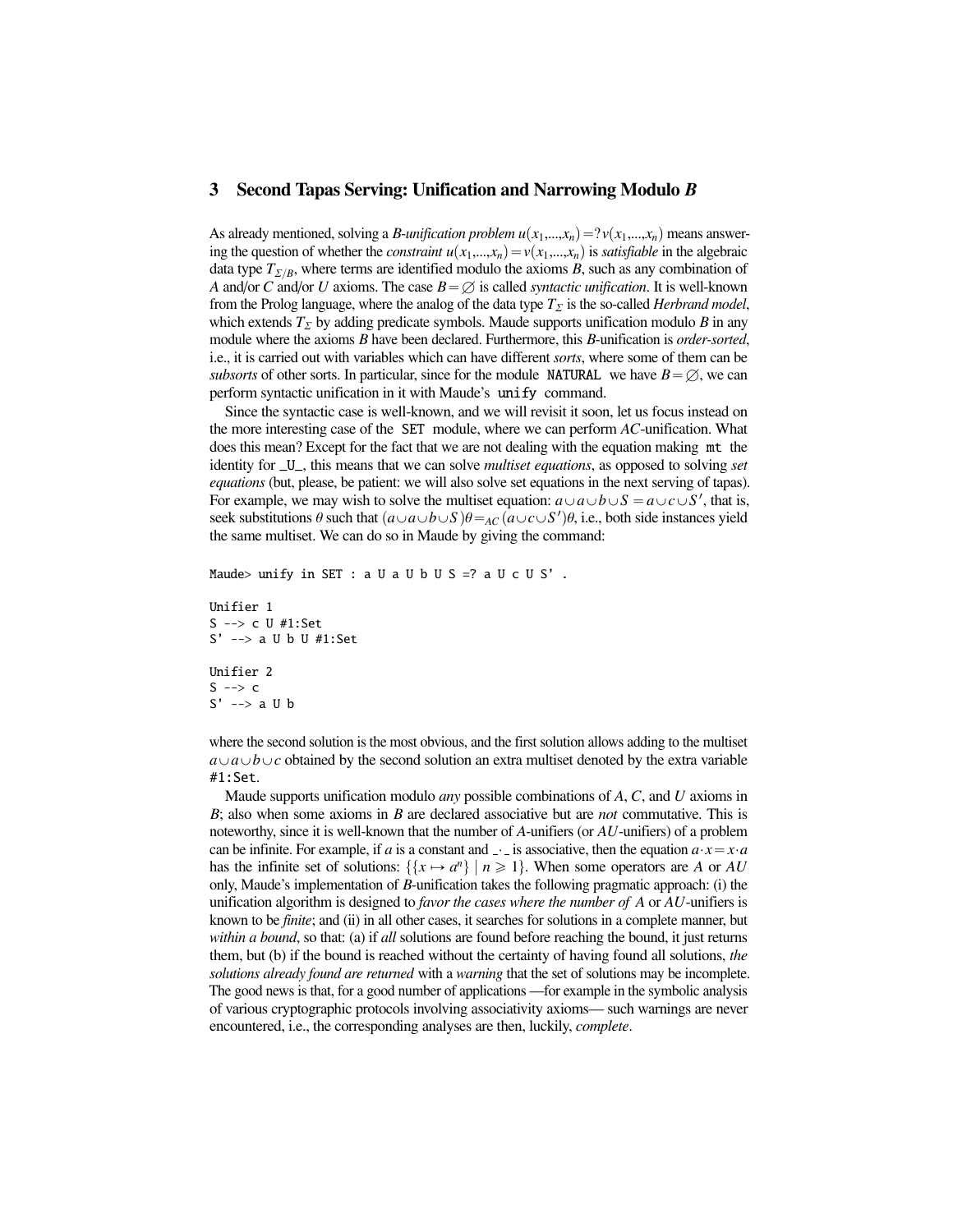Narrowing. This is just technical jargon for *symbolic execution*, in the usual sense one would expect: executing a program, not on concrete inputs, but on "symbolic" inputs specified by variables [38, 40]. In our case, a Maude functional module and a term with variables in its syntax. For example, in our NATURAL functional module for natural number addition, the symbolic expression  $x + y$  *cannot* be evaluated in the standard sense: it is *already* in normal form, since *no equation* in NATURAL can be used to further simplify it. However, it *can* be executed *symbolically*. What does this mean? It means answering the following question:

*Are there instances of*  $x + y$  *that can be executed in the standard sense? And, if so, can we systematically describe them and their results?*

The answer, for any equational theory  $(\Sigma, E \cup B)$  where the equations *E* are *convergent* modulo the axioms *B* is an emphatic Yes! The method is very simple, and amounts to a *slight generalization* of the already-described  $E, B$ -rewriting relation  $\rightarrow_{E,B}$  between terms, to the more general *E*,*B*-*narrowing* relation  $\sim_{E,B}$  between terms. What is this generalization like? Very simple: we replace the process of *B*-*matching* a subterm *u* as a substitution instance of the lefthand side *t* of an equation  $t = t'$  by one of *B*-*unifying*  $t$  and  $u$ , that is, of solving the equation  $t = ?u$  modulo *B*.

In which sense is this a *slight* generalization? In the precise sense that when *u* is a *ground term*, i.e., it has no variables, then *B*-unification *coincides* with *B*-matching. For example, the matching substitution  $\theta = \{S \mapsto (a \cup b), S' \mapsto c\}$  by which we showed that  $(S \cup S \cup S')\theta =_{AC} a \cup c \cup b \cup c$ <br>*a*) *b* is indeed an *AC*-*unifier* (not the only one) of the equality  $(S \cup S \cup S') = ?a \cup c \cup b \cup a \cup b$ *a* $\cup$ *b* is indeed an *AC*-*unifier* (not the only one) of the equality  $(S \cup S \cup S') = ?a \cup c \cup b \cup a \cup b$ .

The crucial point, however, is that when the term *u* to be evaluated *does have variables*, *B*-unification is *strictly more general* than *B*-matching and makes *symbolic execution* possible: because we now view the variables of *u* as *logical variables* in the Prolog sense, which can be *instantiated*. Let us see how  $x + y$  can be symbolically executed this way. In NATURAL we have two equations  $E = \{N+0=N, N+s(M)=s(N+M)\}\$ . Focusing on the entire term  $x+y$ we get two corresponding unification problems  $N+0=?x+y$  and  $N+s(M)=?x+y$  with respective unifiers  $\theta_0 = \{N \mapsto x, y \mapsto 0\}$  and  $\theta_1 = \{N \mapsto x, M \mapsto y', y \mapsto s(y')\}$ . Applying these substitutions to the righthand sides of the equations we get the narrowing steps: substitutions to the righthand sides of the equations we get the narrowing steps:

$$
[x+y] \sim_E^{\theta_0} x \quad and \quad [x+y] \sim_E^{\theta_1} s(x+y')
$$

where we have indicated for each step the substitution used:  $\theta_0$ , resp.  $\theta_1$ . Narrowing *is never performed on variables*, so the first narrowing step cannot be continued. But the second can, focusing on the subterm  $x + y'$ , again in two ways, by the substitutions:  $\theta'_0 = \{N \mapsto x, y' \mapsto 0\}$ <br>and  $\theta' = \{N \mapsto x \land N \mapsto y'' \lor \mapsto s(y'')\}$  yielding narrowing steps: and  $\theta'_1 = \{ N \mapsto x, M \mapsto y'', y' \mapsto s(y'') \}$ , yielding narrowing steps:

$$
s([x+y'])\sim_E^{\theta'_0} s(x)
$$
 and  $s([x+y'])\sim_E^{\theta'_1} s(s(x+y''))$ 

And, obviously, since  $s(x)$  cannot be unified with any lefthand side, it is only the second term (focusing on  $x + y''$ ) that can be narrowed again, *in exactly the same way*, ad infinitum. We get this way what is called an (infinite) *narrowing tree* rooted at our original term  $x + y$ . But we could have started with *any* other term in the syntax of NATURAL. In the same way, but in this case performing unification modulo *AC*, the three equations *E* in the SET module define a narrowing relation  $\sim_{EAC}$  which performs *symbolic execution of set expressions*. Of course, we also have a reflexive-transitive closure  $\sim_{E,AC}^*$ , which, when annotated with a substitution,  $\sim_{E,AC}^*$  makes ex-<br>plicit the *composed or "accumulated"* substitution  $\theta = \theta \cdots \theta$  for a length-*n* parrowing sequence plicit the *composed or "accumulated" substitution*  $\theta = \theta_1 \cdots \theta_n$  for a length-*n* narrowing sequence.

Note the interesting fact that, although the equations  $E$  of a convergent theory, such as NATURAL or SET, are always *terminating*, the associated narrowing relation  $\sim_{E,B}$  in general is not. When does it terminate? This is a topic that we can save for the next tapas serving.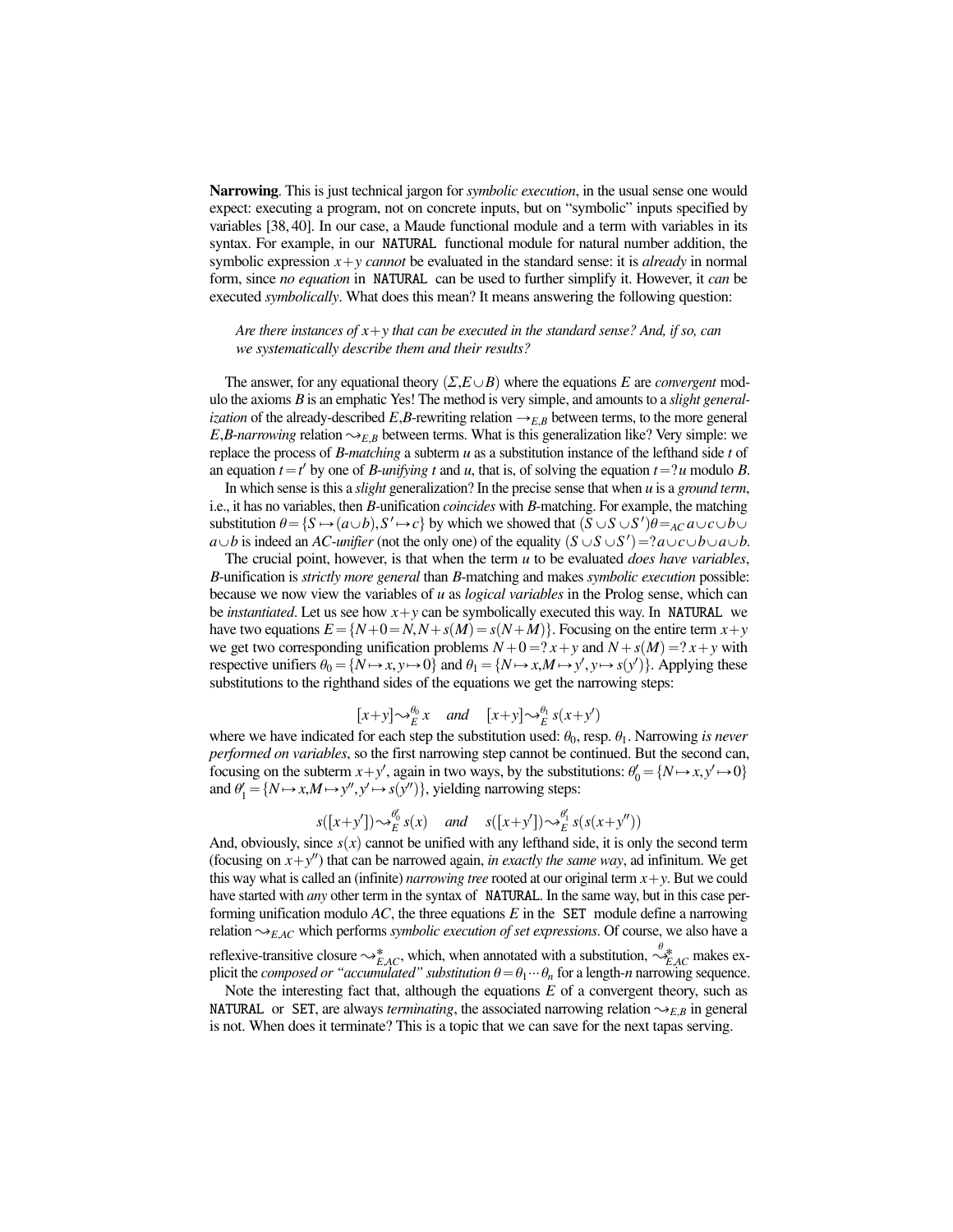#### 4 Third Tapas Serving: Variants, and Unification Modulo  $E\cup B$

Let us you, dear reader, **DR**, and I, **JM**, play a little *language game* à la Wittgenstein. **JM**: What is a variant? DR: I don't know what you are talking about. JM: I mean, what is a variant in the Comon-Delaune [18] sense? DR: I don't know: you tell me. JM: An answer to a question. DR: Which question? JM: What are the normal forms that a term *t* in a Maude functional module evaluates to? DR: But the answer to your question is trivial, since we have already seen that, since the module's equations *E* are assumed convergent modulo its axioms *B*, up to *B*-equality there is just *one answer*, namely, the unique normal form *<sup>t</sup>*!*E*,*<sup>B</sup>* of *<sup>t</sup>*, which is the answer provided by Maude's reduce command. JM: Sorry, what I really meant is: What are the normal forms that a term *t symbolically* evaluates to? Or, slightly more broadly: What are the normal forms of the *instances* of *t* by various *substitutions*? DR: Well, that sounds more interesting. Can you give me an example? JM: Why, of course! We have just *seen* an example! DR: Where? JM: In the last *paper napkin* I scribbled for you, where I sketched the *narrowing tree* for  $x + y$ . **DR**: What

do you mean? **JM**: (1) A little reflection shows that, if we have a narrowing sequence:  $t \stackrel{\theta *}{\sim_{F}}_{R} u$ , and *u* is normalized, then, by construction,  $u = B(t\theta)!_{E,B}$  and *u* is therefore a variant *in the exact* sense *I meant* (2) But if you inspect the parrowing tree for  $x + y$  all the terms in that tree are *sense I meant.* (2) But if you inspect the narrowing tree for  $x + y$ , all the terms in that tree are either of the form:  $s^n(x)$ ,  $n \ge 0$ , or  $s^n(x+y^n)$ ,  $n \ge 1$ , which are all *in normal form*. So they are all *variants* of  $x + y$  in the sense I just meant. DR: Ok, now I see your point. This looks interesting. Tell me more. **JM**: Of course, these terms are not *all* the variants of  $x + y$ . But they *cover* all the variants of  $x + y$  as *instances*. For example, the substitution  $\theta = \{x \mapsto s(0 + x'), y \mapsto s(s(z))\}$ <br>vields the variant:  $((x + y)\theta)_x = s(s(s(0 + x') + z))$  which is itself an *instance* of the term yields the variant:  $((x+y)\theta)!_E = s(s(s(0+x')+z))$ , which is itself an *instance* of the term<br> $s(s(x+y''))$  in  $x+y'$ s narrowing tree. Therefore —because of the so-called *lifting property*  $s(s(x+y''))$  in  $x+y'$ s narrowing tree. Therefore, —because of the so-called *lifting property of narrowing* (references in Section 7.2)— we can use a term's *t* narrowing tree to compute a *complete set of most general variants* of *t* by just selecting those narrowing paths in such

a tree of the form  $t \stackrel{\psi_{*}}{\sim_{E}^*} u$ , where *u* is normalized. A little more notation cannot hurt. For detection  $\iota^{\infty}E_B$ , where *u* is normalized. A **international reasons** in the technical reasons, we do not call such a *u* a variant of *t*. Instead, we formally define that variant as the *pair*  $(u,\theta)$ . This is because we might have a quite different  $(u',\gamma)$ , with *u*<sup>*'*</sup> just a variable renaming of *u*, obtained by a completely different narrowing path  $t \sim_{E,B}^x u'$ , and where γ itself might *not* be a variable renaming of θ. We shall see examples like this during this tanas serving Figure *E*, *B* and *not* be a variable renaming of  $\theta$ . We shall see examples like this during this tapas serving.

The Finite Variant Property. Here are two closely-related, yet different, questions. Given a Maude functional module, say, fmod BAR is  $(\Sigma, E \cup B)$  endfm, as always with *E* assumed *convergent* modulo *B*,

- 1. When is it the case that any term *t* in this module has a *finite*, complete set of most general variants —i.e., that, up to *B*-equality, any other variant of *t* is a substitution instance of one in this finite set? If this holds, we then say that  $(\Sigma, E \cup B)$  has the *finite variant property* (FVP).
- 2. When does *<sup>E</sup>*,*B*-narrowing *terminate* for any term *<sup>t</sup>* in this module?

Since, as we have just seen, a complete set of variants of a term *t* can be computed by narrowing, *if E*,*B*-narrowing terminates for all inputs *t*, *then*  $(\Sigma, E \cup B)$  is obviously FVP. But the converse does not hold in general: a term *t* may have a *finite* set of most general variants and yet have an *infinite* narrowing tree. Why? Because we should do something *smarter* than just generating *t*'s narrowing tree. The problem we can easily face when generating *t*'s narrowing tree is that, after a while, *if* we had looked carefully enough, *we would have seen it all*. That is, seen that any variant to be generated further down the (infinite!) tree is going to be an *instance* of one that we have already seen. But how can we *find that out*, since the tree is *infinite*? By using the *folding variant narrowing strategy* in [27]. This strategy has the useful property that: (1)  $(\Sigma, E \cup B)$  is FVP iff (2)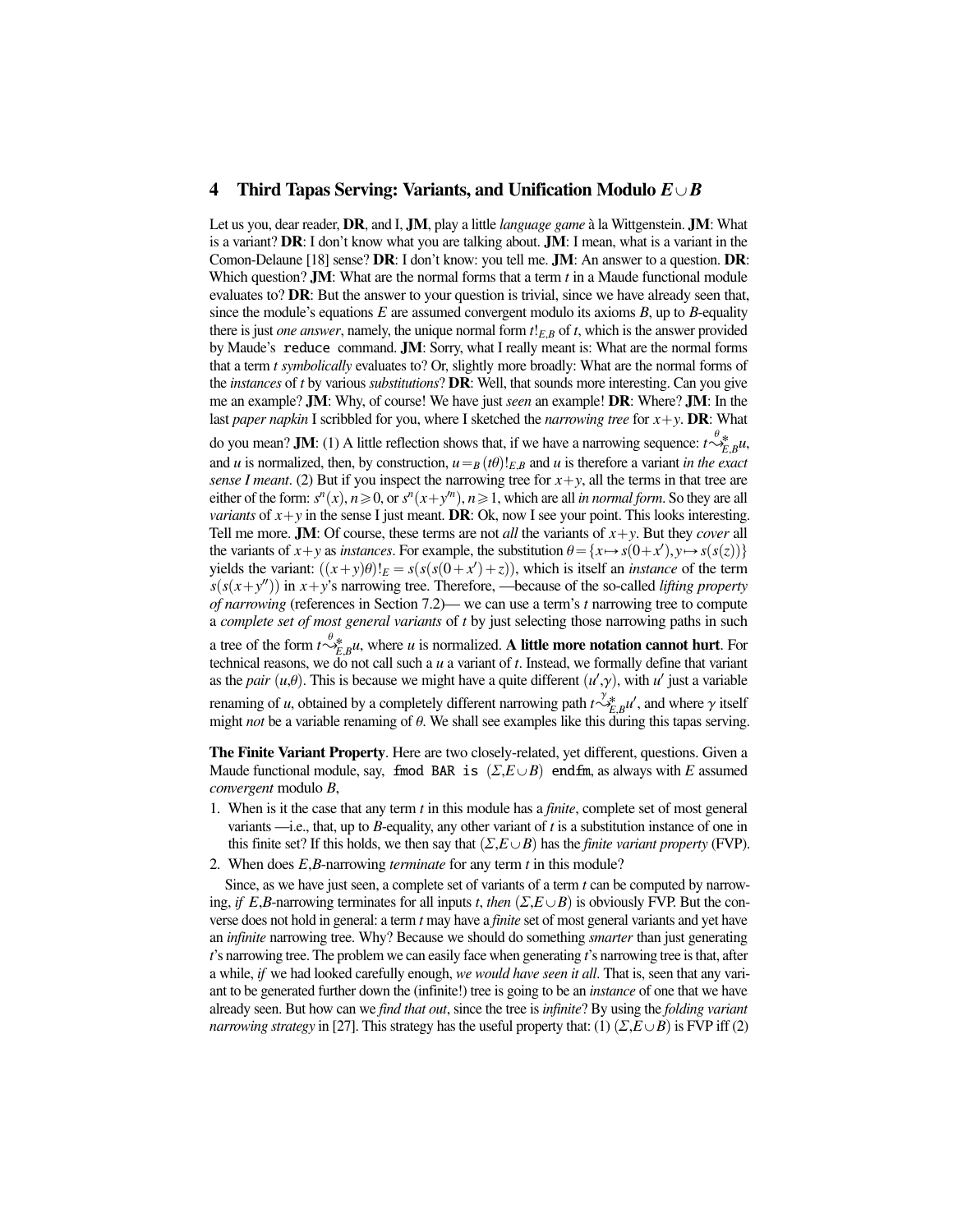folding variant *<sup>E</sup>*,*B*-narrowing *terminates* for any input term *<sup>t</sup>*. Folding variant narrowing *computes* the desired finite set of most general variants of a term *t* when  $(\Sigma, E \cup B)$  is FVP; and *in all cases* —i.e., for any convergent  $(\Sigma, E \cup B)$ — it computes a *complete* set of variants of *t*, which may of course be *infinite*. For example, NATURAL is *not* FVP. This is obvious from the fact that, for any two  $n, k \ge 1$ , the terms  $s^n(x+y^n)$  and  $s^{n+k}(x+y^n)$  have *disjoint* sets of instances.<br>But how does folding variant narrowing work? As its name suggests by *folding*. That is we

But how does folding variant narrowing work? As its name suggests, by *folding*. That is, we do not generate a *tree*, but a *graph* in a breadth first way. But when we generate a new normalized node, we do not just add it to the graph: we first *check* to see if in the graph generated so far we already have another node of which this new one is an *instance* and, if so, we *fold* the new node into that most general instance. If at some depth all new generated nodes must be folded, then we have terminated with a finite graph that contains a set of most general variants of the input term *t*.

Folding variant narrowing has been implemented in Maude. The set of variants of a term *t* can be computed with Maude's get variants command. Since in general this set can be infinite, the user can provide a bound *n* to get the first *n* variants of a term *t*. But how can we *know* if a given  $(\Sigma, E \cup B)$  is FVP? This property is *undecidable* [8]. However, as explained in [12], *if*  $(\Sigma, E \cup B)$  *is* actually FVP, provided that *B*-unification is finitary,<sup>3</sup> we can find this out very easily in Maude by computing the variants of each term  $f(x_1,...,x_n)$  for each function symbol *<sup>f</sup>* in Σ. For example, our SET example, which can easily be shown convergent, *is* FVP, since Maude provides the following answer:

```
Maude> get variants in SET : S U S' .
```

```
Variant 1
Set: #1:Set U #2:Set
S --> #1:Set
S' --> #2:Set
Variant 2
Set: %1:Set
S \rightarrow > m tS' --> %1:Set
Variant 3
Set: %1:Set
S --> %1:Set
S' --> mt
Variant 4
Set: %1:Set
S --> %1:Set
S' --> %1:Set
Variant 5
Set: %1:Set U %2:Set U %3:Set
S --> %1:Set U %2:Set
S' --> %1:Set U %3:Set
```
#### Variant 6

<sup>3</sup> As already mentioned, if *B* contains axioms of associativity without commutativity, *B*-unification will not be finitary. The FVP property has been studied for this more general case in [49].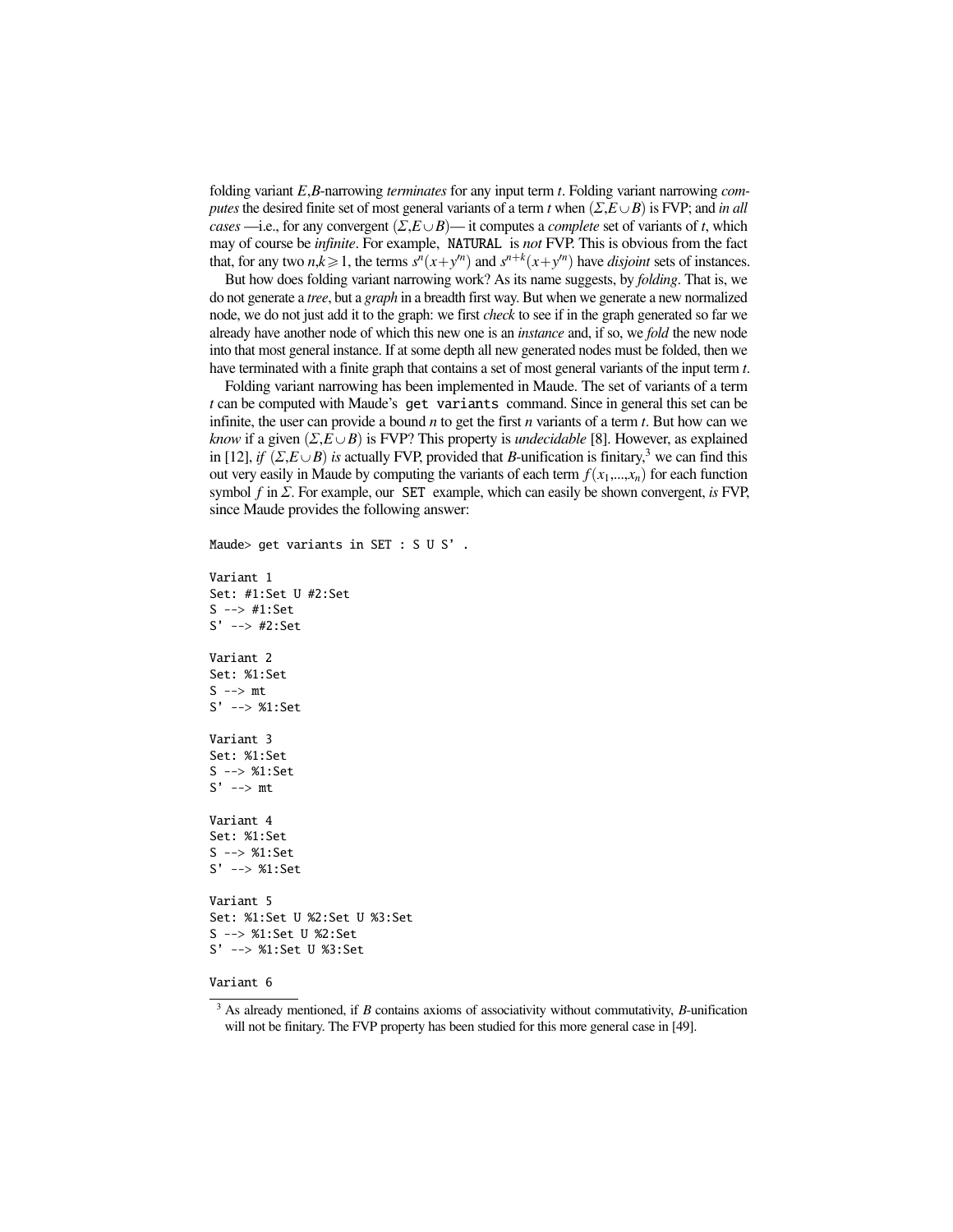Set: %1:Set U %2:Set S --> %1:Set U %2:Set S' --> %2:Set

Variant 7 Set: %1:Set U %2:Set S --> %2:Set S' --> %1:Set U %2:Set

No more variants.

which shows that SET is FVP. Note that, in general, a functional module's equational theory  $(\Sigma, E \cup B)$ need not be FVP. In reality, what the get variants command for a term *t* provides is a very *spaceefficient* way of describing the narrowing tree of a term *t*, not as a tree, but as a *graph with folding* storing only *normalized nodes*. In comparison with the tree description itself, this space efficiency is enormous in all cases; and in the FVP case it can reduce an *infinite* tree to a *finite* graph. Pragmatically, —particularly in the case of axioms such as AC where the number of unifiers of a unification problem can be huge and therefore the narrowing tree can have large degrees of branching— the difference between a term's narrowing tree and its narrowing graph with folding is one between a hopeless procedure that can be easily overwhelmed at very small tree depths and a practical procedure that can be used in many applications.

Constructor Variants. As we have seen in the NATURAL and SET modules, Maude supports the distinction between *constructor operators*, which build data and are specified with the ctor attribute, e.g., 0 and s in NATURAL, and the remaining *defined function symbols*, like \_+\_ in NATURAL. This offers a very natural distinction at the level of variants: we call a variant  $(u,\theta)$  of a term *t* a *constructor variant* iff *u* is a constructor term, that is, a term built using only constructor symbols and variables. Since in the SET module all symbols are constructor symbols, the above seven variants of the term S U S' are all constructor variants. Instead, in the already-described complete set of variants for the term  $x + y$  in **NATURAL**, only the family of terms  $\{s^n(x) | n \ge 0\}$  are constructor variants. This distinction between variants and constructor variants will prove useful in our next tapas serving.

**Variant**  $E \cup B$ -Unification. So far, we have only discussed Maude's algorithm for  $B$ -unification, with *B* any combination of *A*, *C*, and *U* axioms. Though very useful, this is also very limited. Assuming, as I will do throughout, that *all sorts are inhabited*, i.e., algebraic data types that do not have empty types/sorts, what *B*-unification really means is that we can answer satisfiability questions for constraints of the form:  $1 \le i \le n$  *u<sub>i</sub>*  $= v_i$  in algebraic data types of the form  $T_{\Sigma/B}$ . But, of course, what we would like to be able to it is to solve the computing that it do is to solve the same kind of constraints for *any* Maude functional module, under the assumptions that it is convergent and that its equations are unconditional. That is, to be able to solve the above constraints over algebraic data types of the form *<sup>T</sup>*Σ{*E*Y*<sup>B</sup>*. In other words, to perform *<sup>E</sup>*Y*B*-unification. For example, we already saw that for  $(\Sigma, E \cup AC)$  the equational theory of the SET module, *AC*-unification, i.e., solving equations in *<sup>T</sup>*Σ{*AC* essentially amounted to *multiset unification* —up to a minor quibbling about the empty set that could have been solved adding an extra *U* axiom. But what we really would like to perform is*set unification*, i.e., to solve constraints of the above form in the data type  $T_{\Sigma/E\cup AC}$  of *sets*. Can we do this? The answer is Yes! Because we can *reduce* such a unification problem to one of *computing variants*. Let us see how. All we need to  $d\sigma^4$  is to add to our functional module of choice a new sort Pred of predicates with constant true, and a new *equality predicate*. Let us illustrate this idea for the SET module, extended to the module:

fmod SET-EQ is protecting SET . sort Pred .  $***$  Predicates sort

<sup>4</sup> For simplicity, I treat the case of solving a single equation. The case of solving systems of equalities and disequalities can likewise be treated by adding a binary conjunction operator to Pred with identity true.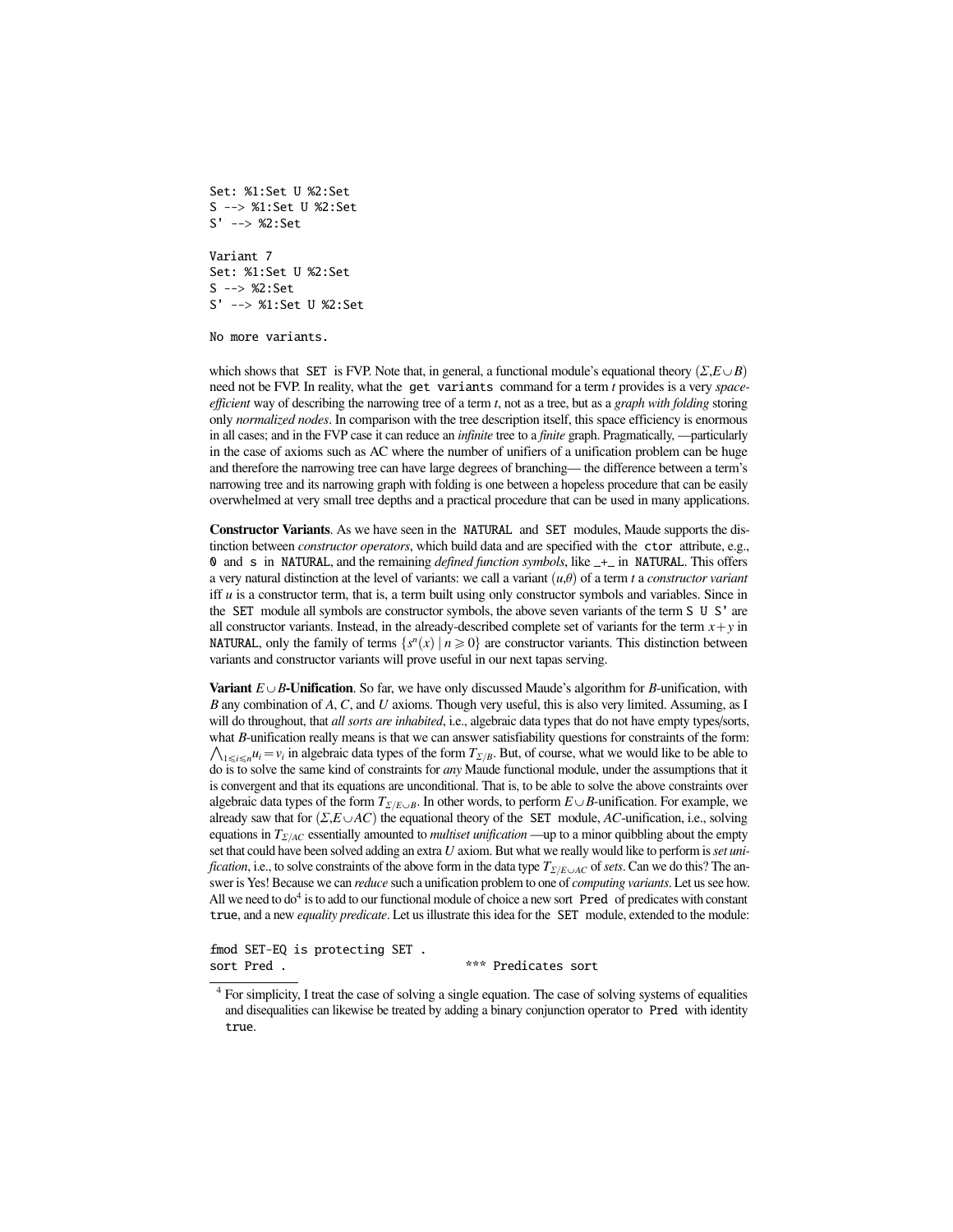```
op true : -> Pred [ctor] .
op _=?_ : Set Set -> Pred [ctor] . *** equality predicate
vars S S' : Set .
eq S = ? S = true [variant] . *** equality definition
endfm
```
It is easy to check that this module is also FVP. This is a general fact: the extension of an FVP theory  $(\Sigma, E \cup B)$  to a theory  $(\Sigma^{-2}, E^{-2} \cup B)$  by adding an equality predicate  $z = ?$  is always also FVP. This can be easily checked in this example by computing the variants of the term  $S = ? S'$ . Recall that using AC be easily checked in this example by computing the variants of the term  $S = ? S'$ . Recall that, using AC unification, we were able to answer the *multiset unification problem*:  $\alpha$  U  $\alpha$  U  $\beta$  =?  $\alpha$  U  $\alpha$  U  $\beta$ . But what we would like to do is to solve the *set unification problem*:  $\alpha$  U  $\alpha$  U  $\beta$  U  $\alpha$  U  $\alpha$  U  $\beta$ . We can do so by computing variants in SET-EQ of the equality term  $\alpha$  U  $\alpha$  U b U S =?  $\alpha$  U c U S'. Maude returns 88 such variants. But the only ones that interest us are those of the form:  $(true, \theta)$ , since those  $\theta$  are the desired unifiers for this set unification problem. There are only 24 variants of the form  $(true, \theta)$ , which give us our desired family of set unifiers. Here are the first and the last of these:

```
Maude \geq get variants in SET-EQ : a U a U b U S =? a U c U S'.
...
```

```
Variant 2
Pred: true
S --> c U %1:Set
S' --> b U %1:Set
...
Variant 88
Pred: true
S \leftarrow > b U c
S' \rightarrow \geq a \cup b \cup c
```
But *why* are these the unifiers of our set equation? Never let a theorem that fits on a paper napkin go to waste! Because, as explained in Section 7.2, for any convergent theory  $(\Sigma, E \cup B)$  we have the *Church-Rosser Equivalence:*  $t =_{E \cup B} t' \Leftrightarrow t!_{E,B} =_B t'!_{E,B}$ . Therefore, a substitution  $\theta$  solves an equation  $u = 2v$  in  $T_{E/E}$ , a iff  $(u\theta)_{E \cap B} = u(u\theta)_{E \cap B}$  is  $(u \theta)_{E \cap B} = u(u \theta)_{E \cap B}$  is an instance  $u = ?v$  in  $T_{\Sigma/E\cup B}$  iff  $(u\theta)!_{E,B} = g(v\theta)!_{E,B}$ , i.e., iff  $((u = ?v)\theta)!_{E=?B} = g$  true. That is, iff  $\theta$  is an *instance*<br>of some  $\gamma$  in some variant of  $u = ?v$  of the form *(true*  $\gamma$ *)*,  $\alpha \in A$ . Note that this proof is much of some  $\gamma$  in some variant of  $u = ?v$  of the form  $(true, \gamma)$ . q.e.d. Note that this proof is much more general than: (i) solving equations for the SET module; (ii) solving equations for any FVP theory  $(\Sigma, E \cup B)$ ; since (iii) it solves them for *any convergent* theory  $(\Sigma, E \cup B)$ . That is, this method provides a general  $E \cup B$ -unification procedure for *any* convergent theory  $(\Sigma, E \cup B)$ , which we call the *variant unification* procedure. However, the case when  $(\Sigma, E \cup B)$  is FVP is noteworthy since, if *B*-unification is *finitary* (the case when any *A* axiom is also AC), then variant  $E \cup B$ -unification *is also finitary* and in fact a *satisfiability decision procedure*. That is, we can decide in a finite number of steps whether a constraint *satisfiability decision procedure*. That is, we can decide in a finite number of steps whether a constraint of the form  $\bigwedge_{1 \le i \le n} u_i = v_i$  is satisfiable in the algebraic data type  $T_{\Sigma/E \cup B}$ . For the same reason, we can also decide the satisfiability in  $T_{\Sigma/E\cup B}$  of any *positive* (no negations) DNF formula of the form:  $\iota_{1\leq i\leq n}\Lambda_{1\leq i,j\leq n_i}u_{i,j} = v_{i,j}$ . This suggests the question: What about satisfiability of *any* quantifier free  $V$ **i** $\leq i \leq n$ *i*  $\leq h$ <sub>*i*</sub> $i,j$  *im*<sub>i</sub>*j*</sub> *im*<sub>i</sub><sub>*j*</sub> *im*<sub>i</sub><sub>*j*</sub>. This suggests the question in the next tapas serving. (QF) formula in  $T_{\Sigma/E \cup B}$ ? We will revisit this question in the next tapas serving.

 $E \cup B$ -unification is so important that, rather than solving a  $E \cup B$ -unification problem  $u = ?v$  by computing the variants of the term  $u = \gamma v$  in  $(\Sigma^{-2}, E^{-2} \cup B)$ , which would yield other useless variants, Maude supports it *directly* in  $(\Sigma E \cup B)$  for systems of equations  $\Delta u = v$ , by the variant unify command the variants of the term  $u = \nu v$  in  $(\Sigma^{\pm i}, E^{\pm i} \cup B)$ , which would yield other useless variants, Maude supports it *directly* in  $(\Sigma, E \cup B)$ , for systems of equations  $\bigwedge_{1 \leq i \leq n} u_i = \nu_i$ , by the **variant unify** comma But since the set of  $E \cup B$ -unifiers computed this way often contains some unifiers that are less general than some other unifier in the set and are therefore *redundant*, Maude also supports a somewhat more expensive —yet quite practical for reducing the size of many symbolic search problems— command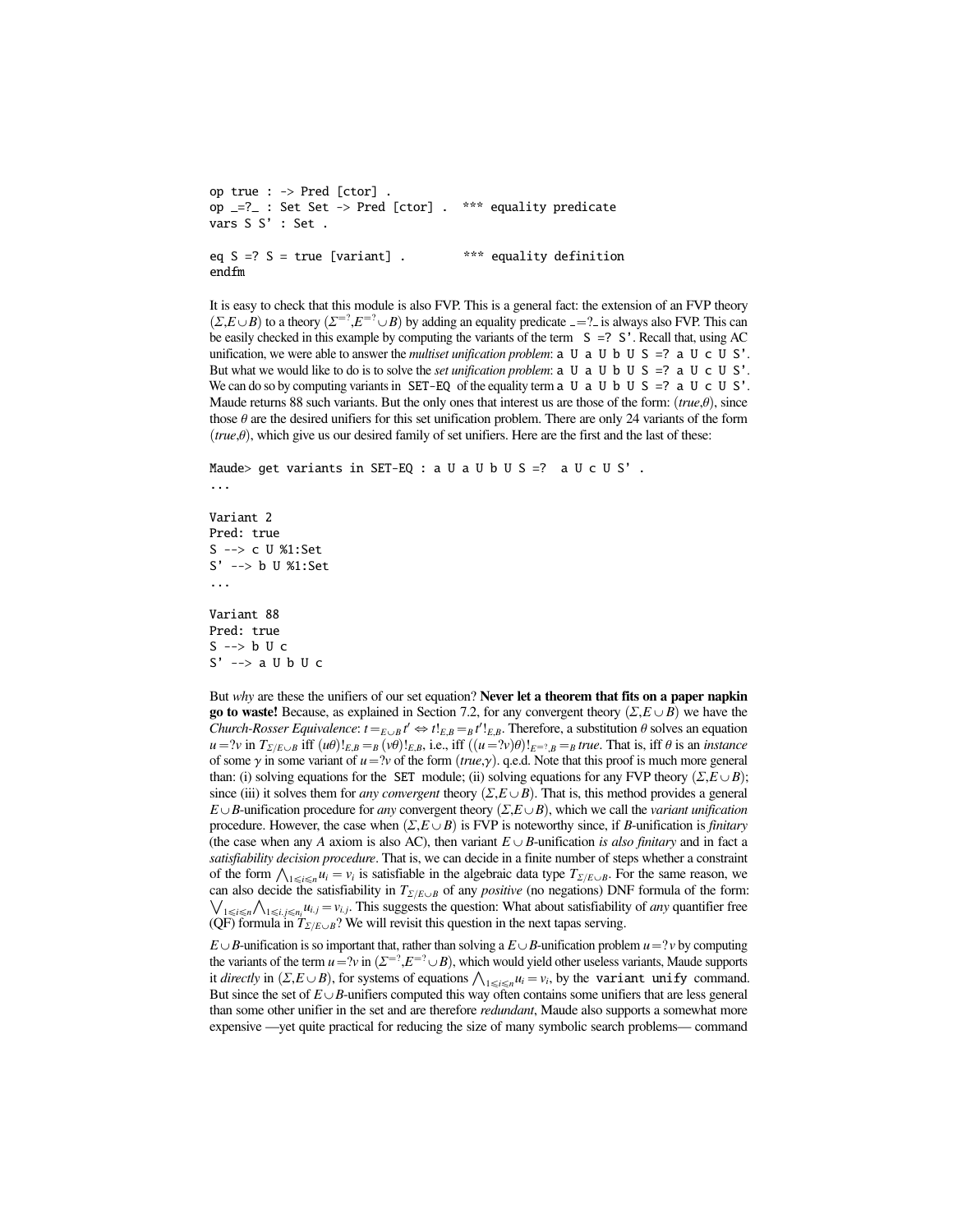that filters out redundant  $E \cup B$ -unifiers, namely, the filtered variant unify command. For our example, it reduces the number of set unifiers from 24 to 9:

Maude> filtered variant unify in SET : a U b U c U S =? a U b U S'.

```
Unifier 1
S --> %1:Set
S' --> c U %1:Set
Unifier 2
S --> a U #1:Set
S' --> c U #1:Set
Unifier 3
S --> b U #1:Set
S' --> c U #1:Set
Unifier 4
S --> #1:Set
S' --> a U c U #1:Set
Unifier 5
S --> #1:Set
S' --> b U c U #1:Set
Unifier 6
S --> a U b U %1:Set
S' --> c U %1:Set
Unifier 7
S --> a U %1:Set
S' --> b U c U %1:Set
Unifier 8
S --> b U %1:Set
S' --> a U c U %1:Set
Unifier 9
S --> %1:Set
S' --> a U b U c U %1:Set
No more unifiers.
```
## 5 Fourth Tapas Serving: Variant Satisfiability

In computer science, decision procedures are used to automate reasoning about *data types*. In a conventional language, such data types may include integers, rational numbers, strings of characters, arrays, and so on. There is typically a finite collection of such data types used in a given programming language, which are often well supported by current SMT solvers. A theorem prover to verify programs in a conventional language can make very good use of such decision procedures to automate large portions of a program's proof of correctness. In Maude the situation is quite different. Why? Because in Maude algebraic data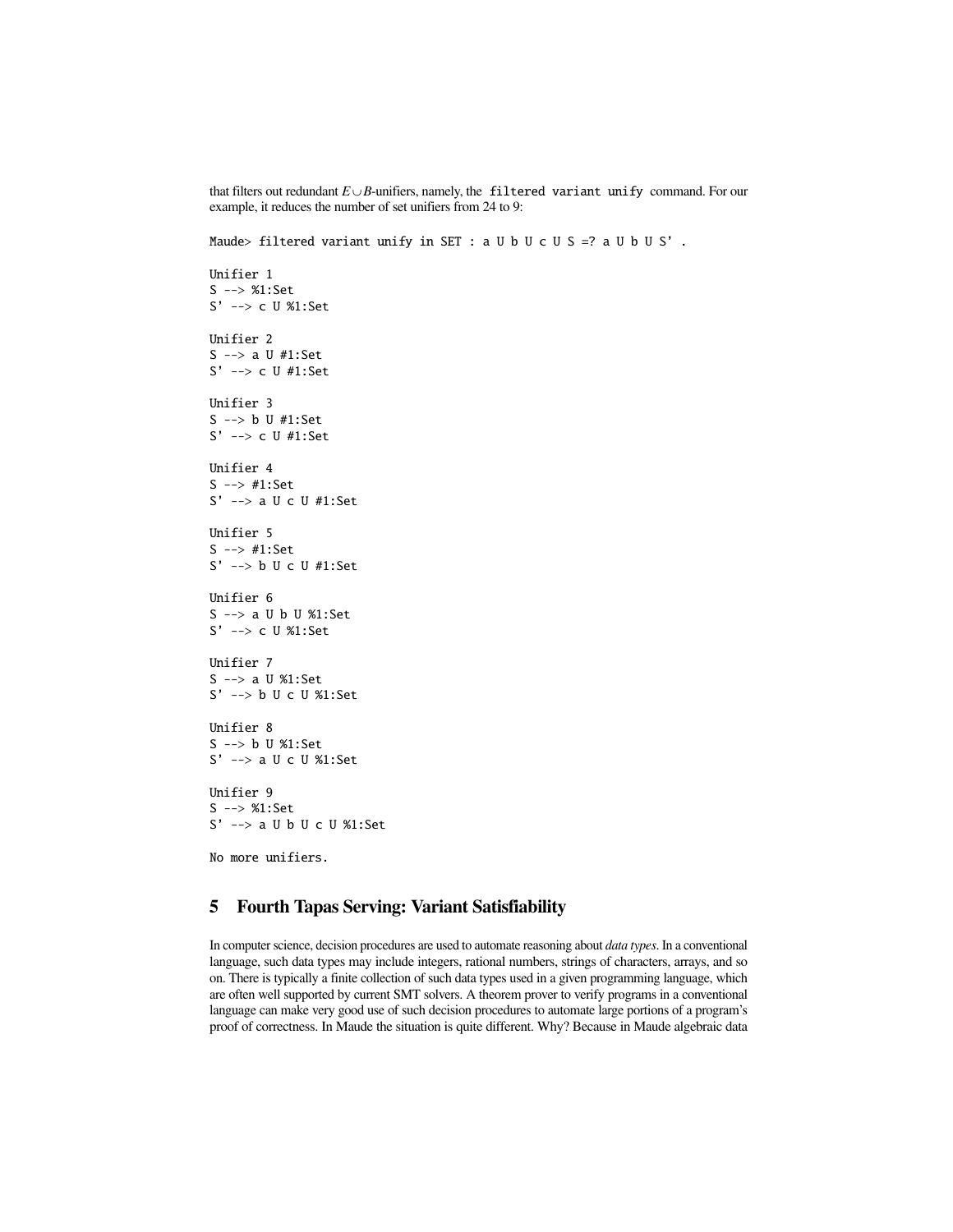types are completely *user-definable*. That is, *any* functional module fmod BAR is  $(\Sigma, E \cup B)$  endfm for *any*, finitely specifiable, convergent equational theory  $(\Sigma, E \cup B)$  can be specified by a Maude user to define the algebraic data type  $T_{\Sigma/E\cup B}$  of his/her choice. And, unlike the case of a conventional language, there is an *infinite* collection of such data types. Of course, for *some* specific Maude data types, for example integers or rationals, existing *domain-specific* decision procedures supported by an SMT solver may be available. But to automate reasoning about *arbitrary* Maude functional modules as much as possible, we need a new kind of SMT solving: what I call *theory-generic* decision procedures, which apply, not to a given data domain, but to an *infinite* class of *user-definable* data types. The generic decision procedure in question is called *variant satisfiability* [56], and is what this tapas serving is about.

The first piece of good news is that, for *B* any combination of *A*, *C*, and *U* axioms, where any *A* symbol *f* must also be *C*, satisfiability of QF formulas in the data type  $T_{\Sigma/B}$  is *decidable* [56]. The million-dollar question is: How can we take advantage of this piece of good news to obtain a much more general *theory-generic* satisfiability decision procedure to help us reason about *any* algebraic data type  $T_{\Sigma/E\cup B}$  defined by a Maude functional module fmod BAR is  $(\Sigma,E\cup B)$  endfm? Of course, we know *a priori* that the class of algebraic data types  $T_{\Sigma/E\cup B}$  for which we can hope to have decidable satisfiability, even if infinite, must have some restrictions: since just for the data type of natural numbers with addition and multiplication, that is, just by adding a multiplication operator  $-*$  and the equations  $N*0 = 0, N*s(M) = N + (N*M)$  to our NATURAL module, Gödel's Incompleteness Theorem rears its head dashing all our decidable satisfiability hopes to the ground. So, one way to both rephrase the original question and advance towards an answer is to ask the more precise question:

Given a Maude functional module fmod BAR is  $(\Sigma, E \cup B)$  endfm, is there a *general method* by which we could seek, and find, a sublanguage of QF formulas, say, determined by a subsignature  $\Sigma_1 \subseteq \Sigma$  such that satisfiability of QF  $\Sigma_1$ -formulas in  $T_{\Sigma/E\cup B}$  is *decidable*?

What is promising about trying to answer this question is its *practical* character: hoping for decidable satisfiability of just *any* algebraic data type is both an act of self-delusion and a mark of ignorance. But hoping for a *subclass* of formulas enjoying decidable satisfiability is an eminently practical idea, which can help automate large parts of a program's proof of correctness effort.

The second piece of good news is that a general method answering the above question does indeed exist. It is based on the idea of a *telescope*, i.e., a chain of convergent theory inclusions of the form:

$$
(\Omega,B_{\Omega}) \subseteq (\Sigma_1,E_1 \cup B_1) \subseteq (\Sigma,E \cup B)
$$

such that: (i)  $\Omega$  is the subsignature of operators that were specified as constructors, with the **ctor** atribute, in the functional module specifying  $(\Sigma E \cup B)$  (ii)  $B_2 \subset B$  are the axioms declared for such constructors in the functional module specifying  $(\Sigma, E \cup B)$ , (ii)  $B_{\Omega} \subseteq B$  are the axioms declared for such constructors, (iii) the constructors are true constructors, i.e., for any ground term in the syntax of  $\Sigma$  we have  $t!_{E,B} \in T_{\Omega}$ , (iv) any  $u \in T_Q$  is already in normal form:  $u =_{B_Q} u!_{E,B}$ , and (v) the intermediate theory  $(\Sigma_1, E_1 \cup B_1)$  is convergent has also *Q* as its constructors is FVP and any *A* symbol  $f \in \Sigma$ , is also *C* convergent, has also  $\Omega$  as its constructors, is FVP, and any  $A$  symbol  $f \in \Sigma_1$  is also  $C$ .

The third and last piece of good news is that, under conditions (i)–(v), satisfiability of QF  $\Sigma_1$ -formulas in  $T_{\Sigma/E\cup B}$  is *decidable* [56], which is what we were fishing for; and there is a *theory-generic* satisfiability decision procedure for such formulas, namely, *variant satisfiability* [56]. Of course, at the very least we may have  $(Q, B_Q) = (\Sigma_1, E_1 \cup B_1)$ , and in that case just get decidable satisfiability for QF  $\Omega$ -formulas in *T*<sub>Σ/*E* $\cup$ *B*</sub>. But quite often, finding an FVP  $(\Sigma_1, E_1 \cup B_1)$  having a strict containment  $(\Omega, B_0) \subset (\Sigma_1, E_1 \cup B_1)$ is relatively easy to do. For example, any *selector* functions for the constructors in Ω will automatically be in  $(\Sigma_1, E_1 \cup B_1)$  [30].

*Eh bien!* But how does this theory-generic decision procedure *work*? Recall that solving the problem of the *satisfiability* in the data type  $T_{\Sigma/E\cup B}$  of any QF  $\Sigma_1$ -formula  $\varphi$  means to either: (i) effectively exhibiting a *solution*, i.e., a ground substitution  $\rho$  such that the ground formula  $\varphi \rho$  is *true* in  $T_{\Sigma/E\cup B}$  [which by our telescope is the case iff  $\varphi \rho$  is *true* in  $T_{\Sigma_1/E_1 \cup B_1}$ , or (ii) effectively showing that there is no such solution.<br>If this problem is solvable in one blow we have also solved the *validity problem* for a OE  $\Sigma$ If this problem is solvable, in one blow, we have also solved the *validity problem* for a  $QF \Sigma_1$ -formula  $\varphi$  in  $T_{\Sigma/E\cup B}$ . That is, we can either: (i) effectively prove that  $\varphi$  is a *theorem* of  $T_{\Sigma/E\cup B}$ , or (ii) effectively show a counterexample when it is not: since  $\varphi$  will be a *theorem* of  $T_{\Sigma/E\cup B}$  iff  $-\varphi$  is *unsatisfiable* in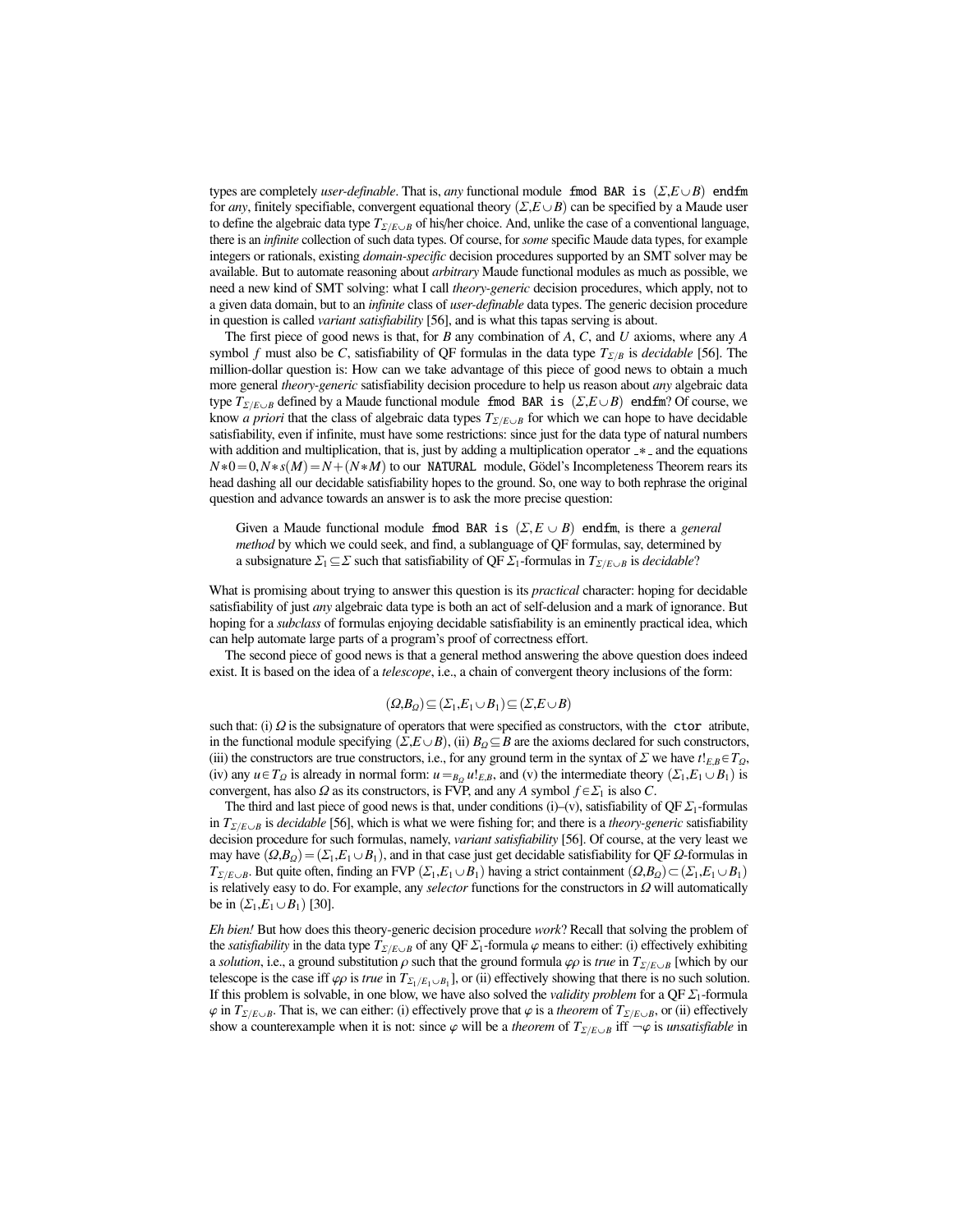*T*<sub>Σ/*E*∪*B*</sub>. We will solve the satisfiability problem for a QF  $\Sigma_1$ -formula  $\varphi$  in *T*<sub>Σ/*E*∪*B*</sub> by *reducing* it to that of the satisfiability of QF  $\Omega$ -formulas in  $T_{\Omega/\beta_{\Omega}}$ , which we already know how to decide. Since, without loss of generality we may assume  $\omega$  in DNF that is loss of generality, we may assume  $\varphi$  in DNF, that is,

$$
\varphi \equiv \bigvee_{1 \leq i \leq n} \big(\bigwedge_{1 \leq i,j \leq n_i} u_{i,j} = v_{i,j} \wedge \bigwedge_{1 \leq i,k \leq m_i} w_{i,k} \neq w'_{i,k}\big)
$$

it is enough to decide the satisfiability of a  $\Sigma_1$ -*conjunction of literals*  $\bigwedge_{1 \le i \le n} u_i = v_i \wedge$ <br>But we already *know* how to decide the satisfiability of the positive part by variant unific  $\bigwedge_{1\leq j\leq m}w_j\neq w'_j.$ But we already *know* how to decide the satisfiability of the positive part by variant unification. Therefore, the problem reduces to solving the satisfiability of:

$$
\bigvee_{\alpha \in \text{Unif}_{E_1 \cup B_1} (\bigwedge_{1 \le i \le n} u_i = v_i)} (\bigwedge_{1 \le j \le m} w_j \neq w'_j)\alpha
$$

That is, it is enough to decide the satisfiability of a  $\Sigma_1$ -*conjunction of disequalities*  $\bigwedge_{1 \le j \le m} w_j \neq w'_j$ . But, as sketched out in Footnote 4, we can view such a conjunction of disequalities as a *term* in the as sketched out in Footnote 4, we can view such a conjunction of disequalities as a *term* in the FVP theory  $(\Sigma_1^{=2}, E_1 \cup B_1)$ , which has  $(Q^{=2}, B_Q)$  as its subspecification of constructors [i.e.,  $\Omega^{=2}$  contains *true*,  $\wedge$  and  $\neq$  as added constructors]. But if we now recall the notion of *constructor variants* this red and  $=$   $\neq$   $=$  as added constructors]. But, if we now recall the notion of *constructor variants*, this reduces to the equivalent problem of deciding the satisfiability of the disjunction of conjunctions of  $\Omega$ -disequalities:

$$
\bigvee_{1\leq i\leq n}(\bigwedge_{1\leq j\leq m}q_j^i\neq r_j^i)
$$

in  $T_{\Omega/B_Q}$ , where the { in  $T_{\Omega/B_Q}$ , where the  $\{\bigwedge_{1\leqslant j\leqslant m}q^j_j\neq r^j_j\mid 1\leqslant i\leqslant n\}$  are the *constructor variants* of the  $\Sigma_1^{-2}$ -term:  $1 \le j \le m$ <sup>*w*</sup>*j* ≠ *w*<sup>*i*</sup>, So, we have reduced the problem to one of QF satisfiability in *T*<sub>Ω/*B*<sub>Ω</sub></sub> and we are done!

To be *really done*, we just need to know how satisfiability of a conjunction of Ω-disequalities  $\frac{1}{\leq j \leq m} q_j \neq r_j$  is decided in  $T_{\Omega/B_Q}$ . But this is really easy [56]. First of all, we can *reduce* to the case where each variable  $x_i : s_i$  in the conjunction ranges over a sort  $s_i$  such that  $T_{\Omega/B_0,s_i}$  is an *infinite* set:<br>cince if any  $x_i : s_i$  ranges over a finite set  $T$ . since if any  $x_j$ :  $s_j$  ranges over a *finite* set  $T_{\Omega/B_0,s_j}$ , we can replace our conjunction by a disjunction of conjunctions when  $x_i$  is here been instantiated in all possible wave by one of the values in the finite conjunctions where  $x_j$ :  $s_j$  has been instantiated in all possible ways by one of the values in the finite set conjunctions where  $x_j$ :  $s_j$  has been instantiated in all possible ways by one of the values in the finite set  $T_{\Omega/B_Q}$ ,  $T_{\Omega/B_Q}$  iff  $T_{\Omega/B_Q}$  iff  $\Omega$  is a strivial shock in Mayda  $q_j \neq_{B_Q} r_j$ ,  $1 \leq j \leq m$ , which is a trivial check in Maude.

Presburger Arithmetic on a Paper Napkin. There are entire book chapters on Presburger arithmetic decision procedures. But to give you a feeling for the general applicability of variant satisfiability, the good news is that by now you *already know everything you need to know* to realize that satisfiability of QF formulas in Presburger arithmetic is *decidable*, and to decide any such QF formula by yourself in Maude. The theory of Presburger arithmetic does indeed fit on a paper napkin, as the functional module:

```
fmod PRESBURGER is protecting TRUTH-VALUE .
sort Nat .
ops 0 \t1 : -\gt Nat [ctor].
op -+- : Nat Nat -> Nat [ctor assoc comm id: 0].
op \geq : Nat Nat \rightarrow Bool.
vars N M K : Nat .
eq N + 1 + M > N = true [variant].
eq N > N + M = false [variant].
endfm
```
which imports TRUTH-VALUE, with just two constants true, false of sort Bool. Note that in PRES-BURGER we have just specified natural number addition as the free commutative monoid generated by 1 with 0 as the identity element. This module is FVP, as one can easily check by computing the three variants of the term  $N > M$  for its only defined symbol  $\geq$ . Furthermore, all its other operators define a subsignature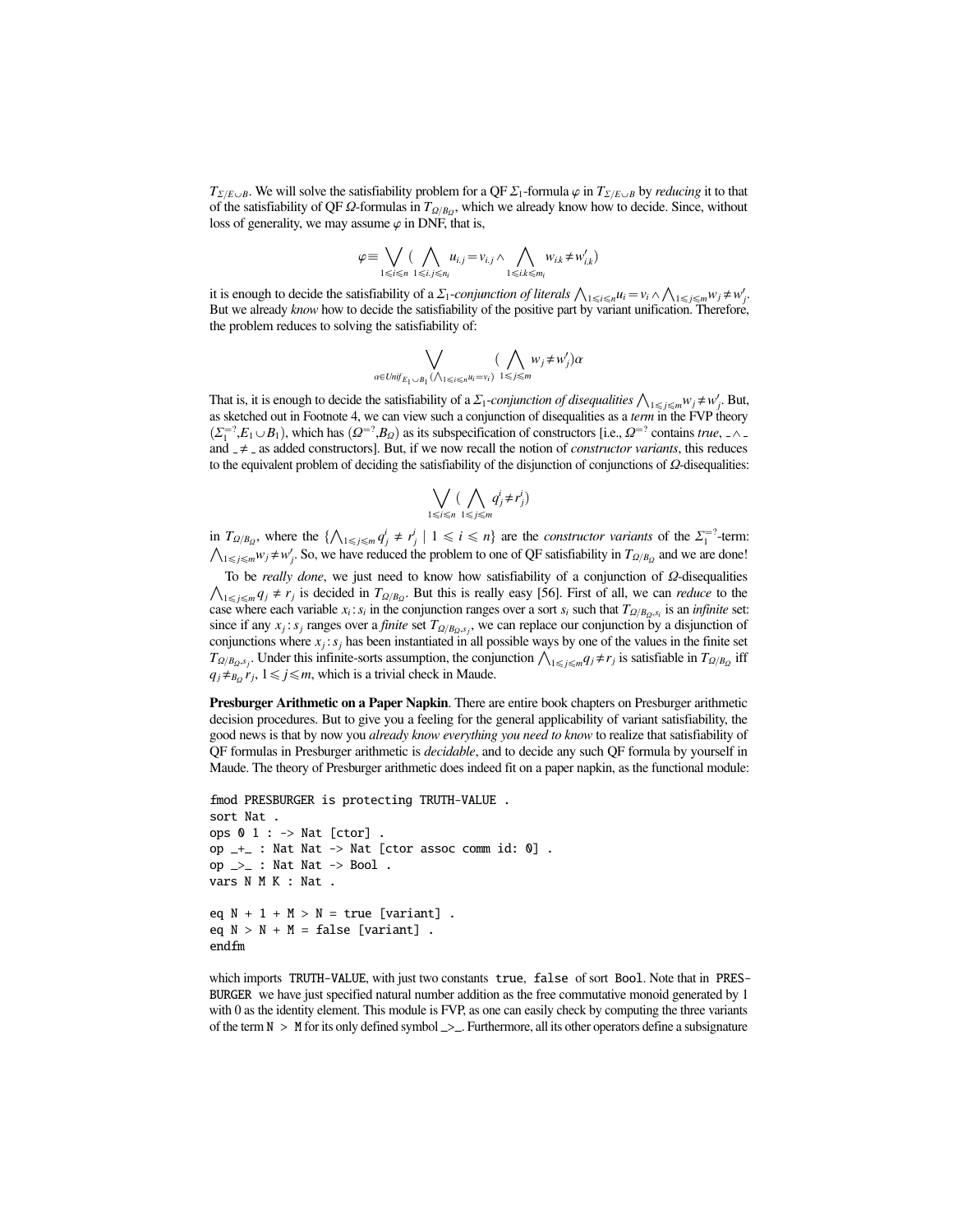$Ω$  of constructor symbols, so that it has a constructor subspecification of the form  $(Ω, ACU)$ . Therefore, satisfiability of QF  $\Omega$ -formulas in  $T_{\Omega/ACU}$  is *decidable*. And so is also the satisfiability of QF formulas in Presburger arithmetic by our theory-generic variant satisfiability procedure. For example, the transitivity law *N*ą  $M = \text{true} \land M > K = \text{true} \Rightarrow N > K = \text{true}$  is valid, because its negation  $N > M = \text{true} \land M > K =$ true  $\land N > K \neq$  true is unsatisfiable, since we get a single solution for the variant unification problem:

Maude> filtered variant unify in PRESBURGER :  $N > M = ?$  true /\  $M > K = ?$  true.

Unifier 1  $N \rightarrow > 1 + 1 + %1$ : Nat + %2: Nat + %3: Nat  $M \leftarrow > 1 + %1$ : Nat + %2: Nat K --> %2:Nat

No more unifiers.

and when we compute the instantiation  $(N > K)\theta$  for this unifier  $\theta$  and reduce it to its normal form we get:

Maude> reduce  $1 + 1 + %1$ : Nat + %2: Nat + %3: Nat > %2: Nat .

result Bool: true

making the disequality  $true \ne true$  unsatisfiable. q.e.d. Of course, since variant satisfiability is a very general *theory-generic* procedure, there is no fair competition possible with a highly optimized *domain-specific* algorithm for Presburger arithmetic. But this is OK for three reasons: (i) as already mentioned, Maude has interfaces to both the CVC4 and Yices SMT solvers, so optimized implementations of Presburger arithmetic are available that way; (ii) variant satisfiability's sweetspot is not in competing with already existing, optimized *domain-specific* decision procedures, but rather in *complementing* such procedures by making SMT solving *extensible* to an infinite class of *user-definable* algebraic data types; and (iii) nevertheless, a variant satisfiability procedure for Presburger arithmetic is not entirely useless: other colleagues and I have used it in various automated deduction applications, and —as we shall see in a moment— it enjoys the nonnegligible advantage of having a *seamless integration* with other variant satisfiability decision procedures.

A Decision Procedure for S-Expressions. This might seem like a bad example to pick in order to show the usefulness of variant satisfiability; but it isn't. After all, domain-specific decision procedures for LISP's S-Expressions go back, at least, to the one by the late Derek Oppen [62]; and similar procedures are a dime a dozen in the SMT solving literature. So, why beating a dead horse? Because it isn't dead. The dirty little secret is that all the procedures of this kind I am aware of are *problematic*. Why so? They are problematic in their *corner cases*, namely, in cases when an S-Expression can be *undefined*. For example, according to the LISP 1.5 Programmer's Manual [45], expressions such as car[A] or cdr[A] for A an atom are *undefined*. The problem is that all the S-Expression decision procedures I am aware of are based on either *unsorted* or *many-sorted* first-order logic. But, as my late friend Joseph Goguen and I showed in [58], the problem of *faithfully* specifying data types involving partial functions such as those for the data *selectors* car and cdr in LISP, *cannot be solved* in unsorted or many-sorted first-order logic.<sup>5</sup> But, as we showed in [58], it is *solved* by specifying such data types in *order-sorted* equational logic; or in the even more general *membership equational logic* [53] used by Maude's functional modules. The upshot of all this is that the existing decision procedures are forced to cut some corners: the answers you will get in such corner cases are anybody's guess or, if documented, they will depend on some arbitrary choices about how to make such partial functions *total* in the undefined cases.

So, the horse is not really dead yet. And there is something to be gained by revisiting this venerable topic of decision procedures for S-Expressions as a representative instance of the much more general

<sup>5</sup> Unless of course such partial functions are represented as *binary relations*, or the specification itself is *changed* by introducing *coercion functions* in the way Goguen and I showed in [29].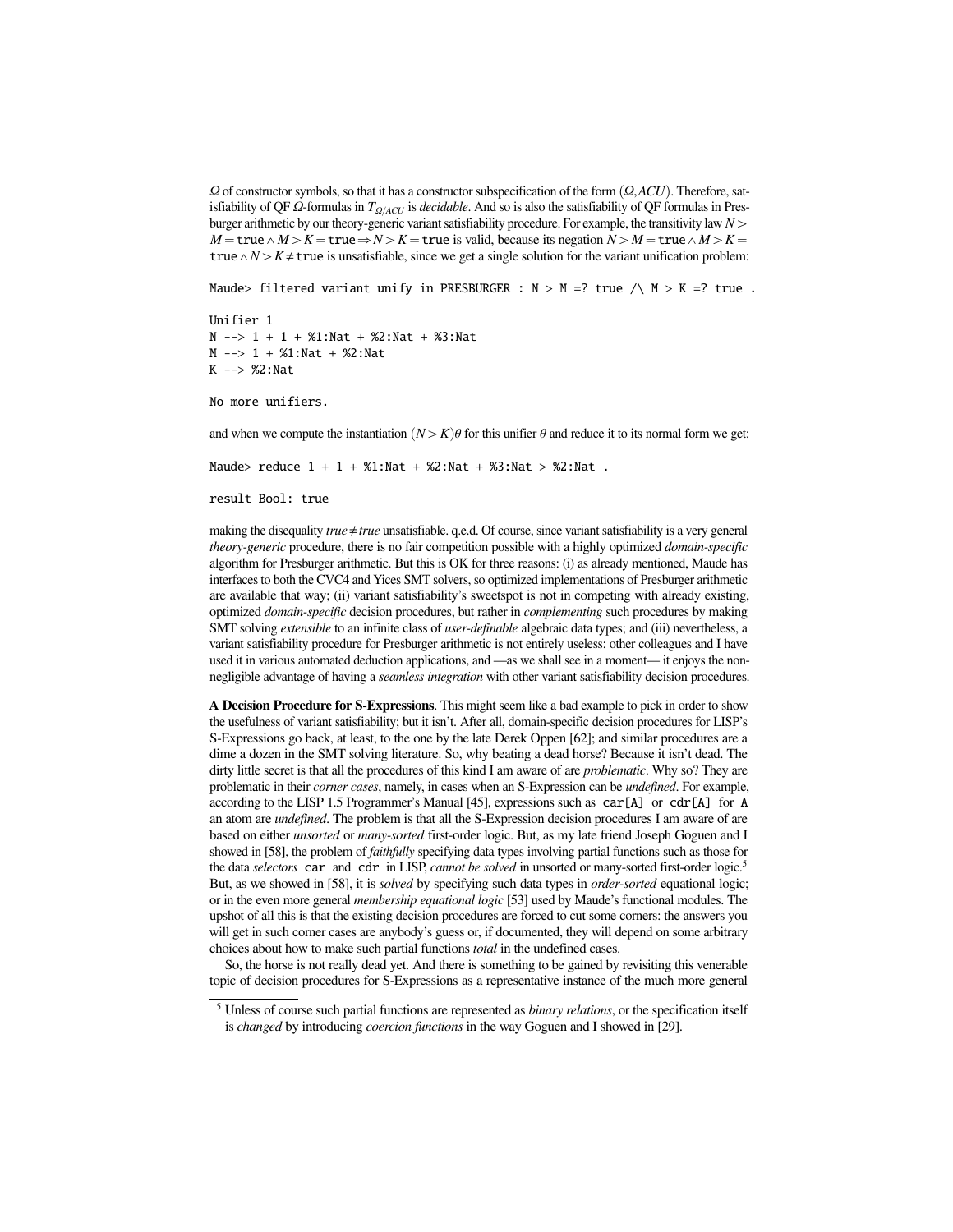problem of having *faithful* decision procedures for algebraic data types with *constructors and selectors*. Furthermore, it gives me a good opportunity to introduce you, dear reader, to the expressive power of *order-sorted* specifications in Maude, which is actually crucial for many variant satisfiability procedures.

LISP is of course an *untyped* language. However, what might be called LISP's *ontology of S-Expressions*, which is part of the lore and essential to know what you are doing when programming in LISP, is captured by the following structure of subsorts of the main sort SExp. Since S-Expressions are *parametric* on the type of *Atoms*, which are basic data values, like numbers, Booleans, identifiers, etc., this can be specified in Maude as a *parameterized module* with the TRIV parameter theory, which just has an Elt parameter sort/type that can be instantiated to any chosen sort/type of basic values, i.e., of atoms.

```
fmod S-EXP{A :: TRIV} is protecting TRUTH-VALUE .
sorts List NeList NLExp NLPair SExp .
subsorts NeList < List < SExp .
subsorts A$Elt NLPair < NLExp < SExp .
op nil : \rightarrow List [ctor].
op [-,-] : SExp SExp \rightarrow SExp [ctor] .
op [-,-] : SExp List \rightarrow NeList [ctor] .
op [_._] : SExp NLExp -> NLPair [ctor] .
op car_ : NeList -> SExp . *** left selector
op car_ : NLPair -> SExp . *** left selector<br>op cdr_ : NeList -> List . *** right selector
op cdr_ : NeList -> List . *** right selector<br>op cdr_ : NLPair -> NLExp . *** right selector
op cdr_+: NLPair \rightarrow NLExp .ops atom? nelist? list? nlpair? nlexp? : SExp -> Bool . *** sort preds
var A : A$Elt . var NeL : NeList . var L : List .
var NLE : NLExp . var NLP : NLPair . var SE : SExp .
eq car[SE . L] = SE [variant] . eq cdr[SE . L] = L [variant] .<br>eq car[SE . NLE] = SE [variant] . eq cdr[SE . NLE] = NLE [varian
                                          eq cdr[SE . NLE] = NLE [variant] .
eq atom?(A) = true [variant] . eq nelist?(NeL) = true [variant] .
eq atom?(NLP) = false [variant] . eq nelist?(nil) = false [variant] .
eq atom?(L) = false [variant] . eq nelist?(NLE) = false [variant] .
eq list?(L) = true [variant] . eq nlpair?(NLP) = true [variant] .
eq list?(NLE) = false [variant] . eq nlpair?(A) = false [variant] .
eq nlexp?(NLE) = true [variant] . eq nlpair?(L) = false [variant] .
eq nlexp?(L) = false [variant] .
endfm
```
This is the only example in this paper that may not fit on a cocktail paper napkin: we may have to unfold one, or to ask our waiter for a dinner paper napkin. The main ideas about the ontology carved out by the above subsort structure can be summarized by the following remarks about LISP lore: (1) An SExp is either an Atom (of the parameter sort A\$Elt), or nil, or a binary tree having either atoms or nil in its leaves. (2) A List is either nil, or a binary tree whose rightmost leaf is nil. (3) A NeList is a non-nil List. (4) A NLExp is any *non-list* SExp. (5) A NLPair is any non-atom NLExp. Of course, car and cdr select the left, resp. right, subtrees of any S-Expression that is a binary tree. They make no sense otherwise. The sort predicates have lower case names for their respective sorts: they are true for elements of that sort, and false otherwise. Thanks to order-sortedness, some operators are *overloaded*.

This module is FVP. Termination is trivial, since all the equations decrease term size; confluence follows from the absence of order-sorted critical pairs; full definition of functions can be easily checked by the method in [47]; and FVP itself can be easily checked by computing variants for each of the defined functions. For example, car and cdr have two variants each (for either of their typings), and the list? predicate has three variants. As already pointed out, it would have been impossible to faithfully model LISP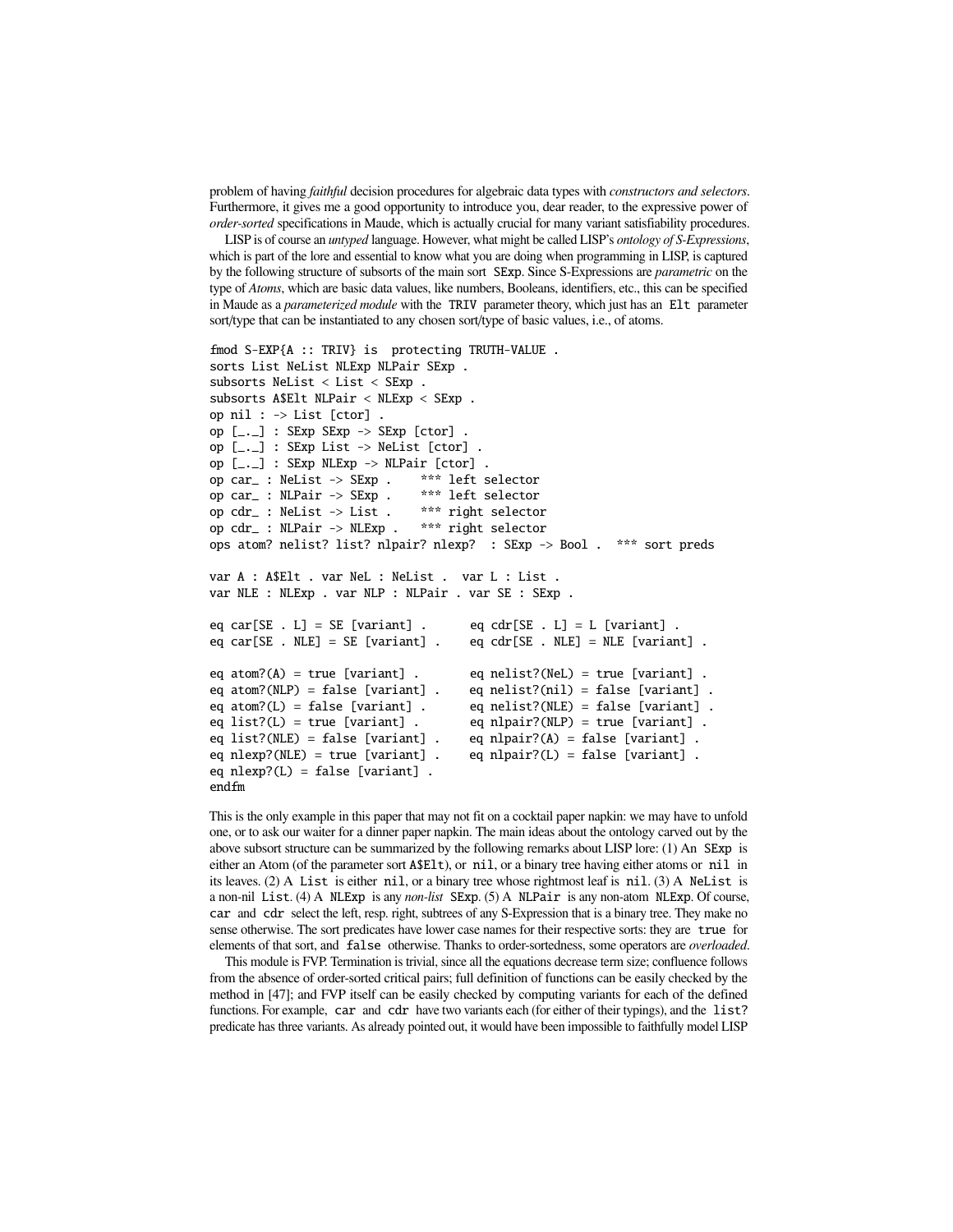S-Expressions in unsorted or many-sorted first-order logic. But there is more behind the module's deceptive simplicity: Even if we had *not* specified the car and cdr selectors that push this data type outside the pale of many-sorted first-order logic, it would still have been impossible to specify predicates like list? or nlexp? as FVP functions in an unsorted or many-sorted way. The reason for this impossibility is that in such settings these predicates would have to *recurse down the binary tree* to *check* whether the rightmost element is either nil or an atom; and this would have pushed those predicate definitions out of the FVP fold. The moral of this story is that order-sorted first-order logic *silently and kindly absorbs into its syntax* a lot of reasoning that would otherwise require quite complex *first-order reasoning*, in the form of deducing implications between unary predicates modeling the non-existent subsorts.

Since the constructors of S-EXP do not satisfy any axioms and no equations apply to constructor terms, we are again under the conditions ensuring decidable satisfiability. That is, we have a variant satisfiability procedure for S-Expressions in a *parametric* way, in the same sense as for similar parametric variant satisfiability procedures for lists, compact lists, multisets, sets, and hereditarily finite sets in [56]. What this means in practice is that if we *instantiate*  $S-EXP{A :: TRIV}$  by choosing a sort of atoms in any FVP data type that also satisfies the variant satisfiability conditions, then, any such instantiation (after checking termination of the equations in the instantiation) is also FVP and does also have decidable satisfiability for its QF formulas. For example, we can instantiate the parameter sort Elt in TRIV to the Nat sort in PRESBURGER by defining in Maude a *view* and then instantiating S-EXP{A :: TRIV} with this view as follows:

view Nat from TRIV to PRESBURGER is sort Elt to Nat endv

fmod NAT-SEXP is protecting S-EXP{Nat} . endfm

In this instantiated module —whose termination proof is trivial, since all its equations are term-size decreasing— we can decide the validity of both *parametric* theorems like:  $NeL = [(carNetL) \cdot (cdrNetS)]$ , which hold for any instance of the module and could likewise have been defined directly for S-EXP{A :: TRIV}, and that of theorems that only make sense for this instantiation, like the implication:

 $atom$ ? $(carNLP)$  =  $true \wedge atom$ ? $(cdrNLP)$  =  $true \Rightarrow (carNLP) + (cdrNLP)$   $>$   $(carNLP) \neq false \vee (cdrNLP)$  = 0

Let us prove both of these theorems by showing that their corresponding negations are unsatisfiable. In the first example, the only constructor variant of the disequality  $NeL \neq [(carNet). (cdrNet)]$  is the clearly unsatisfiable disequality  $[SE, L] \neq [SE, L]$ . q.e.d. In the second example we have to verify that the conjunction

 $atom$ ? $(carNLP)$  =  $true \wedge atom$ ? $(cdrNLP)$  =  $true \wedge (carNLP)$  +  $(cdrNLP)$  >  $(carNLP)$  =  $false \wedge (cdrNLP)$   $\neq 0$ 

is unsatisfiable. But the positive part of this conjunction has the single unifier  $\theta = \{NLP \rightarrow [N, 0]\}\;$ ; and then the canonical form of  $(cdrNLP)\theta \neq 0$  is the unsatisfiable disequality 0 $\neq$ 0. q.e.d.

Something interesting about this example is the *seamless integration* of the two variant satisfiability decision procedures: the one for PRESBURGER and that for  $S-EXP{A : : TRIV}.$  This is in contrast to the usual Nelson-Oppen (NO) combination procedure [60] required to reason in a combination of theories. No such NO-combination procedure is needed at all for variant satisfiability: we just form the appropriate *union* of theories (in this case by instantiating the S-EXP{A :: TRIV} with the Nat view), and that's it!

### 6 Dessert: Narrowing-Based Symbolic Reachability Analysis

By now we have had a fairly substantial sampling of tapas: we should not push this too hard. Let me end on a light, yet interesting, note by explaining to you what symbolic reachability analysis in Maude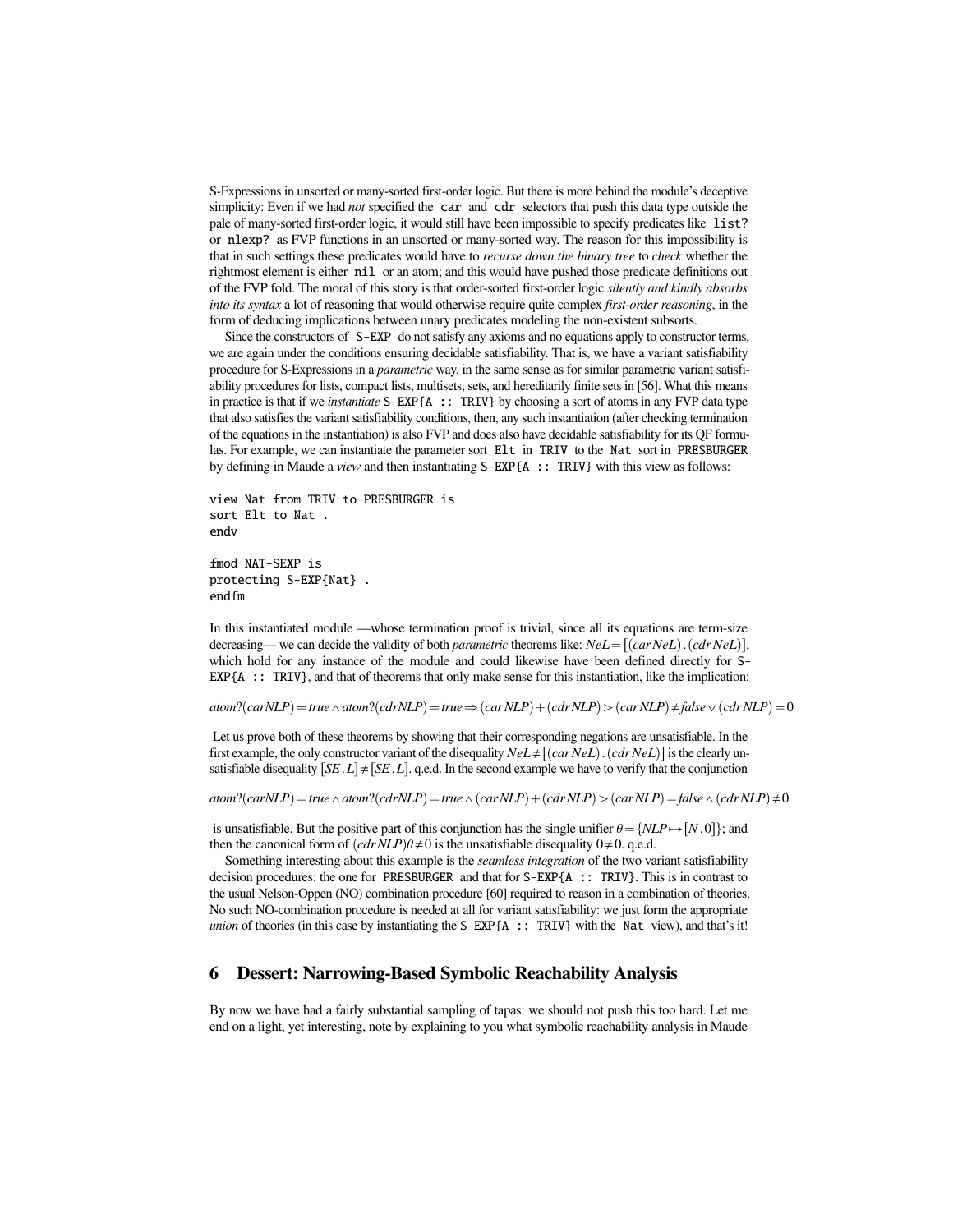is about, and some cool things you can do with it. It will be our dessert: a little *divertimento*. We have remained all the time within Maude's sublanguage of functional modules. But, of course, Maude's most unique capability is its declarative programming of concurrent systems by means of rewrite theories in system modules of the form mod FOO is  $(\Sigma, E \cup B, R)$  endm, where the system's local concurrent transitions are specified by the rules *R* using the rl keyword, as opposed to the eq keyword used for equations. Such rules need not be terminating, and can be highly non-deterministic. Maude's rewrite command can simulate *one* possible execution sequence for such rules in a fair fashion; but there can be many, many more possible executions. For many reasoning purposes, such as, for example, to check that a cryptographic protocol is secure, one can perform *reachability analysis* in Maude to explore *all* states reachable from a given one using Maude's breadth first search command.

However, this may not be powerful enough in some cases: for example, if either the set of reachable states or that of initial states is *infinite*. In such cases one can perform *symbolic reachability analysis* using *narrowing* with Maude's vu-narrow command. Thanks to our previous Maude tapas this command is now quite easy to explain. Given a symbolic initial state specified by a term  $u(x_1,...,x_n)$  describing a, typically infinite, set of initial state instances, what this command does is to build a *narrowing search graph* rooted at  $u(x_1,...,x_n)$ . But there are three main differences with equational narrowing: (1) now we narrow symbolic expressions, not with equations *E*, but *with transition rules* in *R*; (2) for each narrowing step, instead of performing *B*-unification as before, we now perform  $E \cup B$ -unification with all the equations in the rewrite theory; and (3) we check if we have *reached* a goal term  $v(y_1,...,y_n)$  using  $E \cup B$ -unification. There are just two restrictions: (i) to be practical, we want to remain *finitely branching*, so we require the equations  $E \cup B$  to be FVP to make sure the number of  $E \cup B$ -unifiers is finite; and (ii) we also assume that the rules in *R* are *topmost* —i.e., that they rewrite the entire state—, which is easy to achieve in practice by a theory transformation and ensures completeness of the analysis. The command has the form:

vu-narrow [n] in F00 :  $u(x1,...,xn)$  =>\*  $v(y1,...,ym)$ .

where *n* is the number of desired solutions,  $u(x_1,...,x_n)$  is the pattern for initial states, and  $v(y_1,...,y_n)$  is the pattern describing the set of states that we wish to reach —or to show that we cannot reach, if they are "bad" states. The meaning of this query is then to seek an answer to the following question:

*Is there an instance of the set of initial states symbolically specified by*  $u(x_1,...,x_n)$  *from which we can reach an instance of the set of target states symbolically specified by*  $v(y_1,...,y_n)$  *by a sequence of transitions from R in the* FOO *module?*  $[u(x_1,...,x_n)]$  and  $v(y_1,...,y_n)$  can share some variables]

What Maude's vu-narrow command provides is a *complete* method to get answers for such a question: if an answer exists, we are guaranteed —except for the usual memory and time limitations— to find it. The most common examples of this method involve analyzing the reachability properties of some concurrent system. For example, the Maude-NPA tool [26] uses this kind of narrowing-based symbolic reachability analysis (with some additional optimizations), to symbolically analyze security properties of cryptographic protocols. But I wish to present a completely different kind of example, namely, a Logic Programming (LP) interpreter, because it shows that rewriting logic and Maude have good properties not only as a *semantic framework* to naturally specify and program concurrent systems, but also as a *logical framework* [43] in which a logic's inference rules can be naturally represented as *rewrite rules*. In this case, the inference system in question is that of *Horn Logic*; and we get for free an LP interpreter whose core is the following LP module importing the quoted identifiers module QID with sort Qid:

```
fmod LP is protecting QID .
 sorts U UList Query .
 subsorts Qid < U < UList .
 op true : -> UList . *** true as "nil"
 op _{-1} : UList UList -> UList [assoc id: true].
 op _[_] : Qid UList -> U . *** term constructor
 op \{\_ \} : UList \rightarrow Query .
endfm
```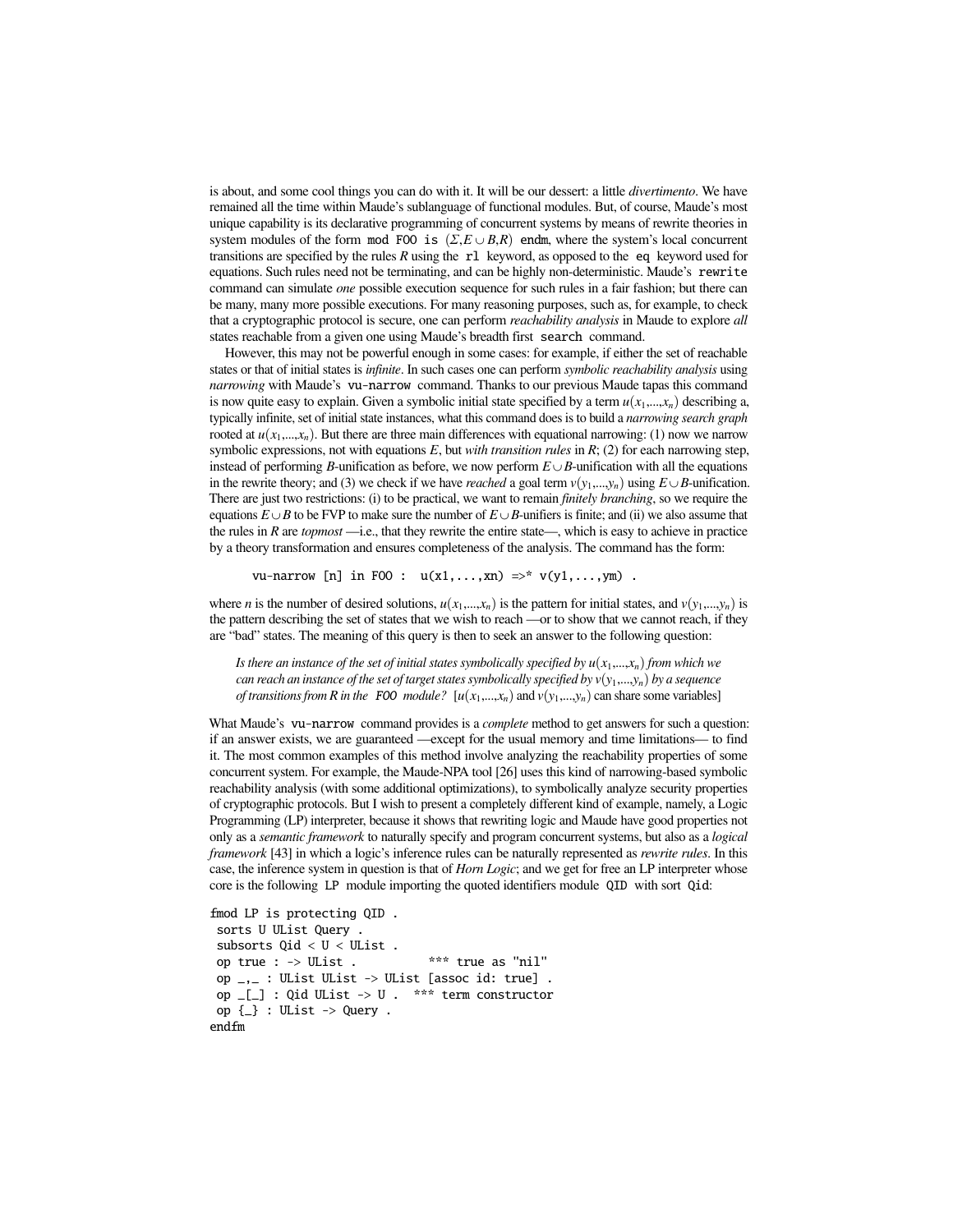This tiny functional module is all we need to define an interpreter for Logic Programming (LP) [without negation as failure]; i.e., for computing with Horn Logic programs. Terms of sort U provide a universal language for *atomic predicates*. For example, the binary atomic predicate  $s(s(0)) > s(0)$  will be here represented as the term '>['s['s['0]],'s['0]]. The sort Query is used for users of the LP interpreter to enter queries. Such queries ask for a witness proving an existential formula of the form:

$$
(\exists x_1,...,x_n) \; B_1 \wedge ... \wedge B_k
$$

which is here represented by a term  ${B1, \ldots, Bk}$  of sort Query. Prolog's depth first search makes it incomplete. But this interpreter will be *complete*, i.e., if an answer to a query exists, it will be found. Let me explain how we execute a Horn Logic program, i.e., a collection of *Horn clauses*, either of the form *A*, some atomic predicate, or implications of the form:  $A_1 \wedge ... \wedge A_n \rightarrow A$ , with  $A_1,...,A_n$ , A atomic predicates. If we think of *true* as the empty conjunction, we can view all such Horn clauses as implications, since *A* is equivalent to  $true \rightarrow A$ . In LP, and also in proof theory, the conjunction symbol is often represented just by a comma:  $\Box$ , and therefore a Horn clause looks either like *true*  $\rightarrow$  *A* or like  $A_1, \ldots, A_n \rightarrow A$ . But in logic we often take the goal we want to prove as our starting point and apply the inference rules *in reverse* to search for a proof of the goal. Therefore, to compute with a set of Horn clauses, i.e., with an LP program, we will use the clauses *in reverse* as rewrite rules:  $A \rightarrow true$  and  $A \rightarrow A_1, ..., A_n$ . This representation would be just fine for us to get an LP interpreter: we could make <sub>-1</sub>-associative-commutative with identity *true* and perform symbolic reachability analysis from our goal  $B_1, \ldots, B_k$  —which we want to existentially prove by finding a witness using the reversed rewrite rules of type  $A \rightarrow true$  and  $A \rightarrow A_1, ..., A_n$ — by trying to reach the term *true*, and thus a proof. This would *work* and would be complete; but it would be quite *inefficient*, because the interpreter would waste a lot of time performing *redundant* symbolic searches. We can achieve a much more efficient interpreter by introducing two seemingly small optimizations: (1) Make \_,\_ just *AU*, instead of *ACU*. This is harmless, since all lefthand sides of the reverse rules are single atoms. So, they can be applied *anywhere*, i.e., the *C* axiom is *unnecessary*. (2) By using the operator  $\{\frac{1}{x}\}$  in the above LP module, we can further impose a *left to right order* in searching for proofs of each of our atom goals *one at a time*. This will provide great efficiency. This suggests representing a clause in reverse of the form  $A \rightarrow true$ as the "clause in context" rewrite rule  $\{A, L\} \rightarrow \{L\}$ , taking advantage of the *AU* axioms, with *L* a variable of sort ULIst. Likewise, we will represent a clause in reverse  $A \rightarrow A_1, \dots, A_n$  as the "clause in context"  $\{A,L\} \rightarrow \{A_1,...,A_n,L\}$ . This is just what we will do. For example, the following Horn clauses define the reverse [mirror image] of a binary tree and a *palindrome* predicate on binary trees, where  $\angle \wedge \angle$  is the binary tree constructor and with the elements on tree leaves quoted identifiers; so *Q* ranges over quoted identifiers:

 $-$  *rev* $(Q,Q)$ *− rev*( $T_1, T_4$ )*,rev*( $T_2, T_3$ ) → *rev*(( $T_1$  ∧  $T_2$ )*,*( $T_3$  ∧  $T_4$ ))  $-$  *rev* $(T,T) \rightarrow pal(T)$ 

Using our "reversed clauses in context" transformation to compute with these clauses in search for a proof of an existential query, we get the rewrite theory in the following Maude system module, where the [narrowing] attribute instructs Maude that the so-marked rules will be used in narrowing search:

```
mod TREE-REVERSE&PALINDROME is protecting LP .
var Q : Qid . vars T T' T1 T2 T3 T4 : U . var L : UList .
rl \{('rev[Q,Q]), L\} \Rightarrow \{L\} [narrowing].
rl {('rev[('ˆ[T1,T2]),('ˆ[T3,T4])]),L}
    \Rightarrow {('rev[T1,T4]),('rev[T2,T3]),L} [narrowing].
rl \{('pal[T]), L\} \Rightarrow \{('rev[T,T]), L\} [narrowing].
endm
```
Solving queries for this logic program *is just narrowing with the program's rules!* (in this case *modulo AU*). And, thanks to the completeness of narrowing, such query solving is *complete*. For example: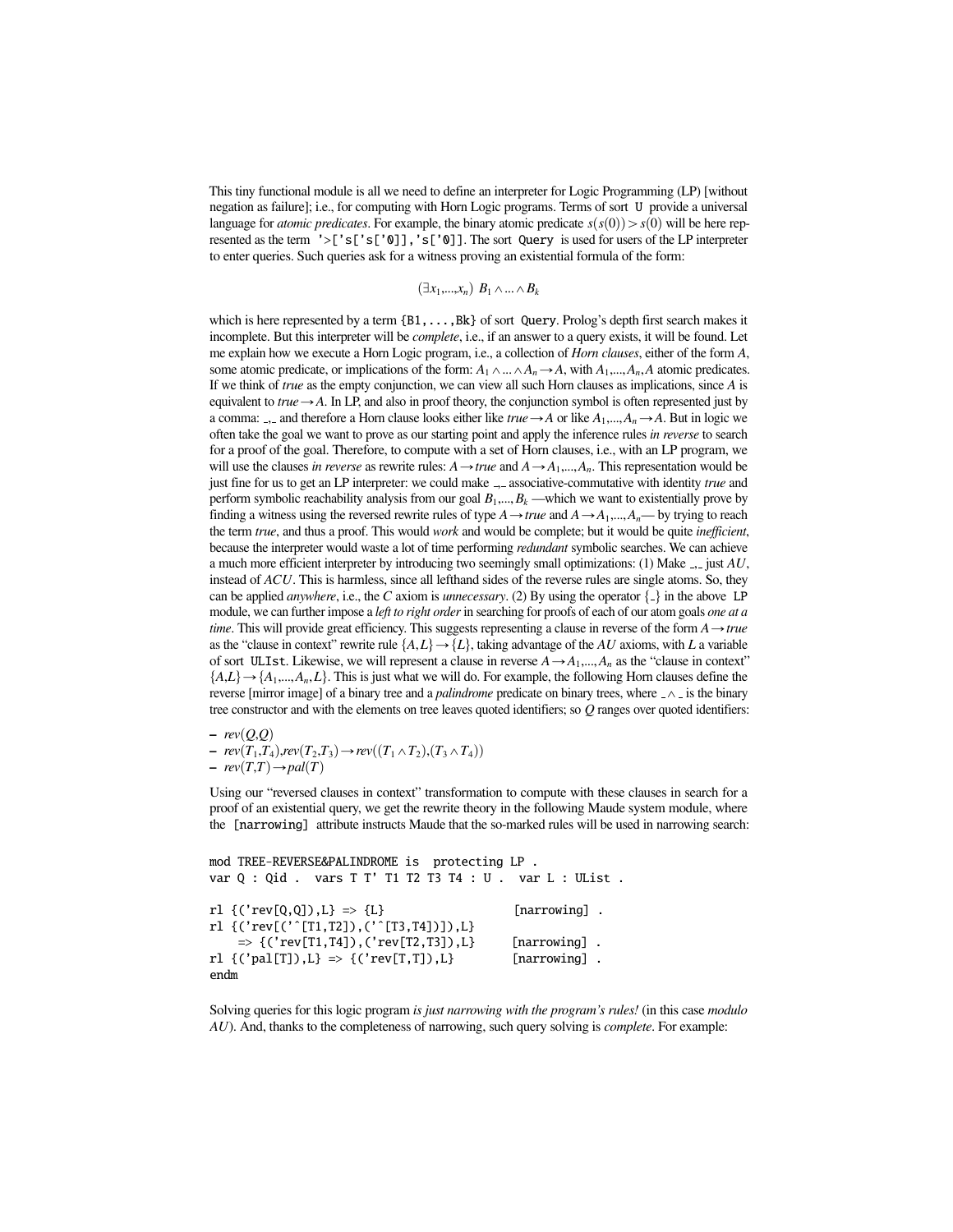```
Maude> vu-narrow [1] in TREE-REVERSE&PALINDROME :
{'rev}[('^(['a', 'b]), ('^(['c', 'd)]), T]} \Rightarrow^{*} {true} .Solution 1
state: {true}
accumulated substitution:
T \rightarrow '[\('\, [ 'd, 'c] ) , (' ' [ 'b, 'a] ) ]Maude> vu-narrow [2] in TREE-REVERSE&PALINDROME :
{'rev}[('^(['a', 'b]), T']), T] = \times {true}.
Solution 1
state: {true}
accumulated substitution:
T' --> @1:Qid
T --> 'ˆ[@1:Qid,('ˆ['b,'a])]
variant unifier:
Solution 2
state: {true}
accumulated substitution:
T' --> 'ˆ[@2:Qid,@1:Qid]
T --> 'ˆ[('ˆ[@1:Qid,@2:Qid]),('ˆ['b,'a])]
Maude> vu-narrow [1] in TREE-REVERSE&PALINDROME :
{'pal[('ˆ[('ˆ['a,'b]),('ˆ['c,'d])])]} =>* {true} .
No solution.
```

```
Maude> vu-narrow [1] in TREE-REVERSE&PALINDROME :
{'pal[('ˆ[('ˆ['a,'b]),('ˆ['b,'a])])]} =>* {true} .
```
Solution 1 state: {true}

### 7 Further Reading

These tapas have been a way of introducing you, dear reader, in an informal, high-bandwith way to some symbolic aspects of Maude that you might find useful. As agreed, I have tried to kept technical details to a bare minimum: just sufficient for an intelligent conversation with someone having a CS background to be *meaningful*. Now is the time to explain to you how a few gaps we had to skirt can be filled in. I focus on Maude in Section 7.1, and discuss broader mathematical background readings in Section 7.2.

#### 7.1 Further Reading on Maude

The most up-to-date Maude journal paper —also emphasizing symbolic aspects— and covering other aspects such as Maude's strategy language and Maude's approach to concurrent object-oriented programming and various Maude *external objects* —that allow Maude programs to be executed in a distributed manner and interact with external entities— is [20]. The Maude book [14] is dated —since important new features were added later— but is still useful for those parts it covers and its tutorial examples. For teaching formal methods using Maude, Peter Ölvecky's book [61] is an excellent textbook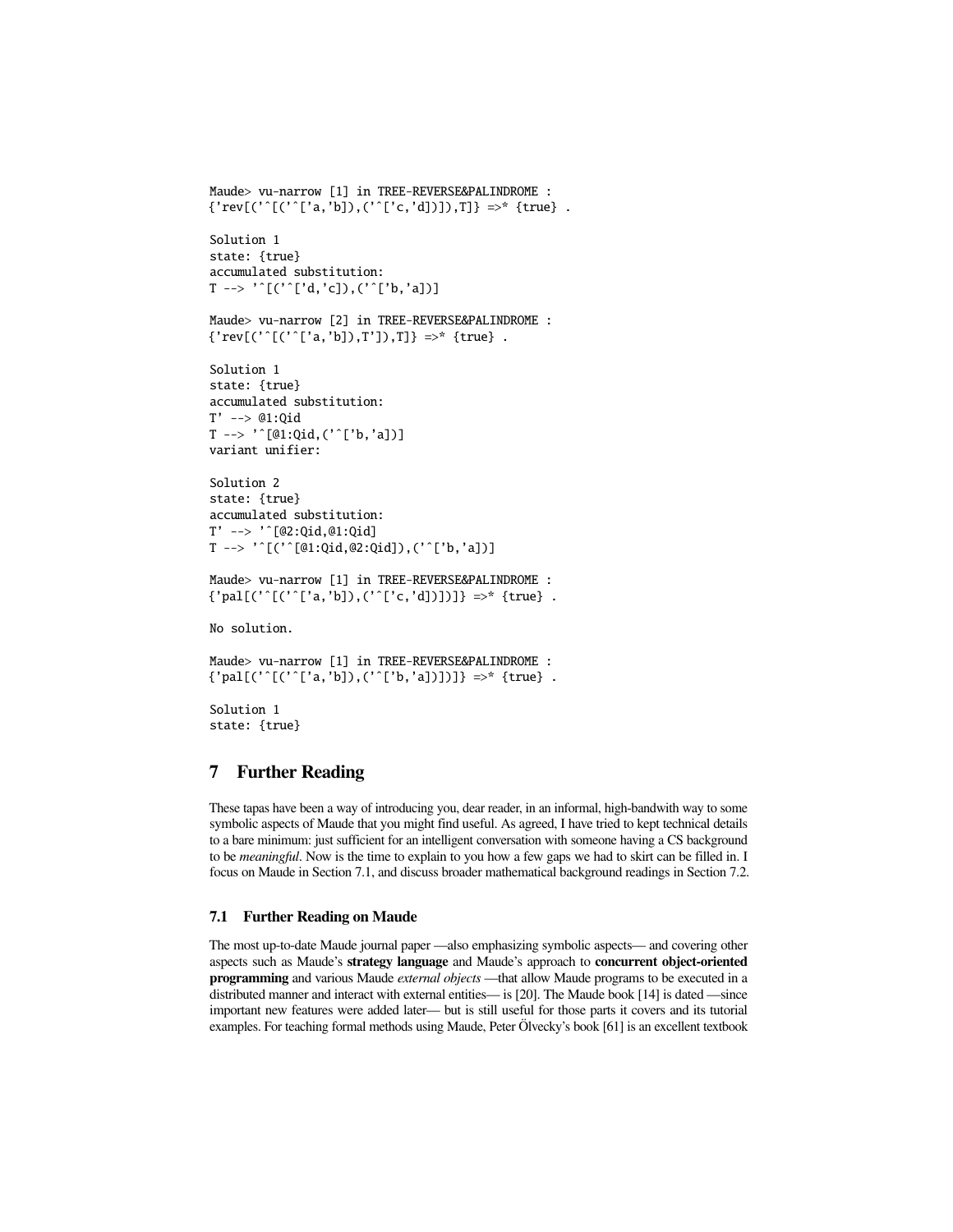emphasizing distributed system applications. In particular, [20], [14] and [61] provide more precise definitions of rewriting modulo *B* and a wealth of examples of both functional and system modules, including *parameterized* ones such as the S-EXP{A :: TRIV} one we already encountered, and the use of the reduce and rewrite commands. For *executability conditions* and how to check them, for both functional and system modules, see [24, 22, 32]. References [14] and [61] also provide good explanations and examples to understand the use of Maude's breadth first search command, and how search supports a basic, yet very useful, form of **model checking** verification. They also explain and illustrate well the more sophisticated LTL temporal logic model checking also supported directly by Maude.

Something important that did no come up in our conversation over tapas is reflection. It did come up subliminally in *theory transformations* like  $(\Sigma, E \cup B) \rightarrow (\Sigma^{-2}, E^{-2} \cup B)$ , or in transforming a Horn<br>theory into a Maude system module. The point about reflection is that any such transformations can theory into a Maude system module. The point about reflection is that any such transformations can be performed *inside Maude*, because Maude's META-LEVEL module supports *meta-programming*, i.e., writing programs that manipulate other programs. This is not some kind of useful hack, but a piece of mathematics: the efficient exploitation inside Maude of the fact that both rewriting logic and its underlying equational logic are *reflective* [16], i.e., have *universal theories* that can faithfully represent any theories [including themselves] as *data*, as well as faithfully simulating deduction in them. The reason why this may be of interest to you is because —combined with the symbolic features I have explained— reflection makes it very easy to build many *formal tools*, not just for Maude itself, but for many other logics. Of course, in the Maude team we aggressively practice *dogfooding*, so all the Maude formal verification tools have been built this way; but other researchers use Maude in the same way for many other logics and languages. The Maude book [14], and [20], are good sources to learn more about reflection in Maude.

To learn more about how to use unification, variants, and narrowing-based reachability analysis in Maude, the best sources at present are the journal paper [20], the conference paper [21], and the Maude 3.1 Manual [15]. I discuss theoretical foundations for these and other topics in Section 7.2.

There are many other aspects of Maude and rewriting logic, and many other applications that I could not discuss here. A somewhat dated but still useful survey of rewriting logic, including also references to many applications developed in Maude, is the 2012 paper [54].

#### 7.2 Further Background Reading

I focus here on answering the question: *Where can I learn more about the mathematical foundations of the topics we have discussed over tapas?* This is different from questions about Maude itself, which, hopefully, were answered in Section 7.1.

Logics. The three main logics involved are: (i) *equational logic*; (ii) its extension to *first-order logic*; and (iii) *rewriting logic*. Both (ii) and (iii) are parametric on the equational logic chosen. Since Maude functional modules specify algebraic data types, the million-dollar question is: *What is a good logic to specify algebraic data types?* This question is highly non-trivial, due to the presence of partial functions in many data types. Joseph Goguen and I proposed *order-sorted equational logic* in [29], further developed in [53]. I later proposed the extension of order-sorted equational logic to *membership equational logic* in [53], and developed its computational logic aspects and its rewriting techniques jointly with Adel Bouhoula and Jean-Pierre Jouannaud in [9]. Maude's functional modules are based on membership equational logic; but many examples can be specified as order-sorted theories. Any equational logic is just a fragment of a corresponding first-order logic. For order-sorted logic this is explained in detail in, e.g., [69]. For simplicity of exposition, *rewriting logic* was first presented in [52] as having unsorted equational logic as its sublogic. But from the beginning the intention was to base it on order-sorted equational logic; and it was further extended, based on membership equational logic, in [10]. A latest extension allowing quantifier-free formulas in the conditions of conditional rules is presented in [57].

Rewriting Modulo *B*, and Rewriting in Rewrite Theories. I have not touched upon *conditional* rewriting, which generalizes the unconditional case and is supported by Maude. For the semantics of conditional rewriting modulo *B* in *convergent* order-sorted equational theories, a quite comprehensive reference is [41].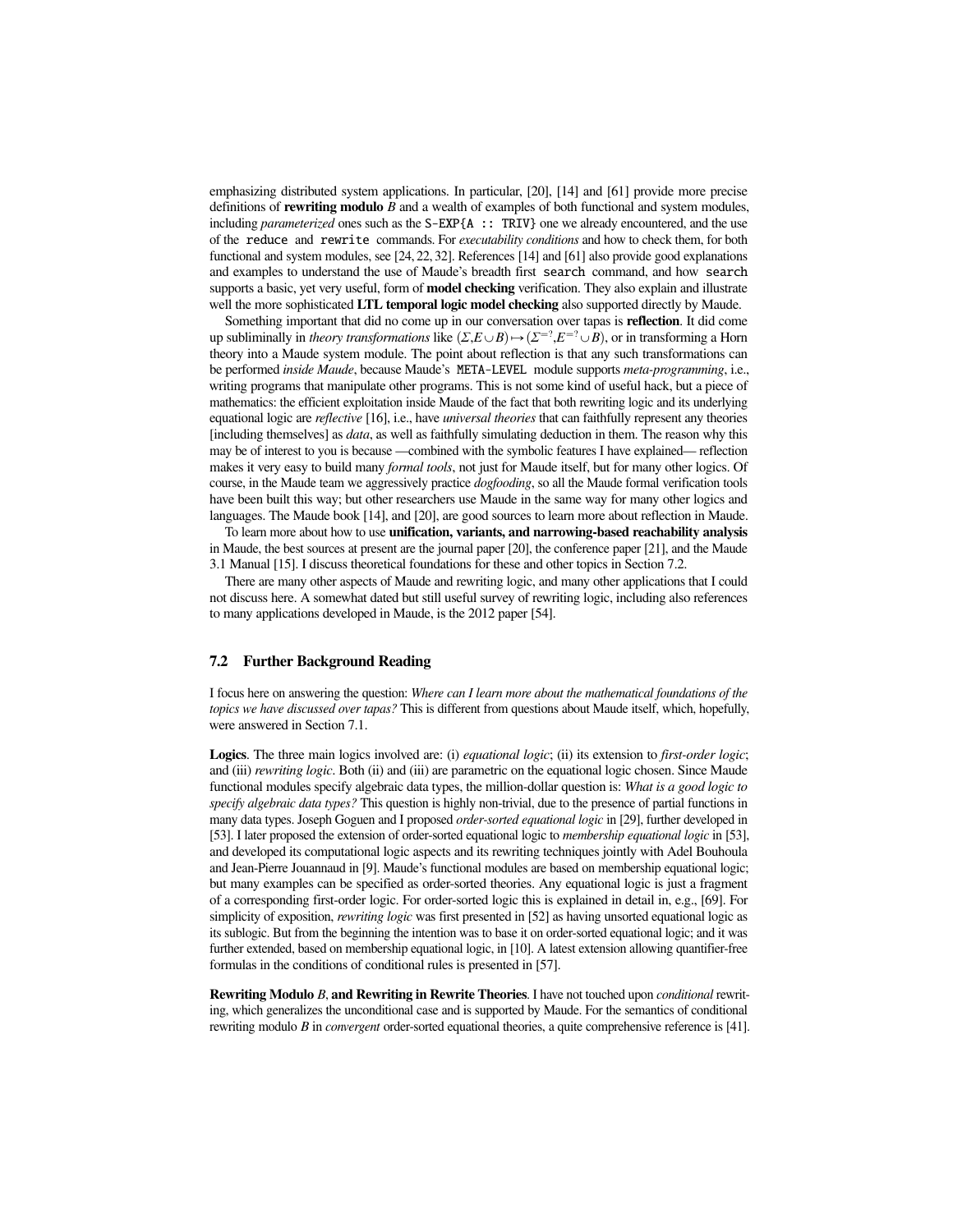I have cheated a little by saying that convergent means Church-Rosser and terminating: in the modulo *B* case the additional requirement of *B*-*coherence* [37, 55] is needed; but this is automatically enforced by the Maude implementation. Furthermore, in the order-sorted case *sort-decreasingness* (see, e.g., [41]), i.e., that the sorts of terms remain the same or go down by rewriting, is also needed for convergence. The key theorem for equational rewriting is that if  $(\Sigma E \cup B)$  is convergent, then we have the *Church-Rosser Equivalence*:

$$
u =_{E \cup B} v \Leftrightarrow u!_{E,B} =_B v!_{E,B}
$$

A very general formulation of this equivalence for the conditional order-sorted case can be found in [41]. As already mentioned, rewriting in conditional theories in membership equational logics has been studied in [9].

For a rewrite theory,  $\mathcal{R} = (\Sigma, E \cup B, R)$ , rewriting with transition rules *R* should happen *modulo*  $E \cup B$ . But this is of course very hard to implement, since  $E \cup B$ -equality may even be undecidable. Furthermore, both the equations *E* and the rules *R* can be *conditional*. However, under the natural assumption that  $(\Sigma, E \cup B)$  is convergent, a simple requirement called *coherence* of *R* with *E* modulo *B* [73, 24] ensures that the unmanageable relation  $\rightarrow_{R/(E \cup B)}$  can be faithfully simulated by the much simpler relations  $\rightarrow_{R,B}$ and  $\rightarrow_{E,B}$ . This is what the Maude implementation supports, requiring system modules to be coherent.

Unification, Narrowing, Variants, and Variant Unification. *Unification* is technical jargon for solving equations in an algebra. For algebras whose elements are numbers, this goes back to Classical Greece, where many of these problems arose in conjunction with geometrical constructions, e.g., measuring the diagonal of a unit square. It was advanced by the Arabs, who coined the word "Algebra" for this business, and further developed by the Italians, Newton, Galois, Gauss, the Emmy Noether school, and so on. Two fundamental problems about solving equations in numerical domains were settled in the 20th Century: (i) the effective solvability of polynomial equations and inequalities in any real-closed field, and in particular in the reals, thanks to the Tarski-Seidenberg Theorem [72, 67] —which actually decides the satisfiability of any first-order formula in this language—, and (ii) the inexistence of a general algorithm to solve polynomial equations in the integers —the so-called *diophantine equations*, after Diophantus—, thanks to Matiyasevich's negative answer to Hilbert's 10th Problem [44]. But with the rise of symbolic logic in the 20th Century, the need naturally arose to *solve equations in term algebras*, i.e., in  $T_\Sigma$  or  $T_\Sigma(X)$  for variables *<sup>X</sup>*: it amounts to the same if Σ has constants. This problem was solved by Jacques Herbrand in his thesis (see [33], pg. 148). In Computer Science, Herbrand's algorithm was rediscovered independently by Alan Robinson, who called it "unification," as the main workhorse for *resolution*: his breakthrough in automated theorem proving [65]. Since resolution was based on first-order logic *without* equality, the issue of how to "build in" equational theories in resolution provers so as to avoid falling into the Turing tarpits was recognized as a pressing one by Gordon Plotkin [64], who proceeded to give an *A*-unification algorithm for this purpose in [64]. Independently, Makanin in Russia provided a different *A*-unification algorithm in [42]. Likewise, Peterson and Stickel gave an *AC*-unification algorithm in [63]. This raised the general *E*-unification problem, that is, how to solve equations in the data type  $T_{\Sigma/E}$ , or equivalently in  $T_{\Sigma/E}(X)$ , for various *E*: see [36, 6, 5] for three surveys. The treatment of *E*-unification was unsorted. But this is too restrictive for the reasons already mentioned above. Therefore, the need for more general *order-sorted E*unification algorithms arose naturally and was answered in [66, 59, 71]. Additional advances were made in [31] and —crucially for the efficiency of Maude's implementation of order-sorted *B*-unification— in [25].

*Narrowing* also emerged from efforts to make resolution theorem provers reason efficiently about equality. Specifically, it was introduced by Slagle [70] as an efficient kind of *paramodulation*, and was further elaborated by Lankford as a component of a resolution-with-equality strategy assuming convergent equations [39]. Hullot further advanced the narrowing ideas, proposed his *basic narrowing* strategy, and explored under some restrictions the notion of narrowing modulo axioms *B* for a convergent theory  $(\Sigma, E \cup B)$  in [34]. A more systematic generalization to this case was carried out by J.-P. Jouannaud, C. Kirchner and H. Kirchner in [35], assuming a *B*-unification algorithm. The generalization to narrowing with convergent order-sorted *conditional* equational theories modulo *B* has been carried out in [11].

Both Fay [28] and Hullot [34] realized that narrowing could be used to compute *E*-unifiers of the convergent equations *E* used as rules in the narrowing. Furthermore, Hullot discussed in [34] how  $E \cup B$ unification algorithms could be obtained via narrowing modulo *B* for  $(\Sigma, E \cup B)$  convergent in some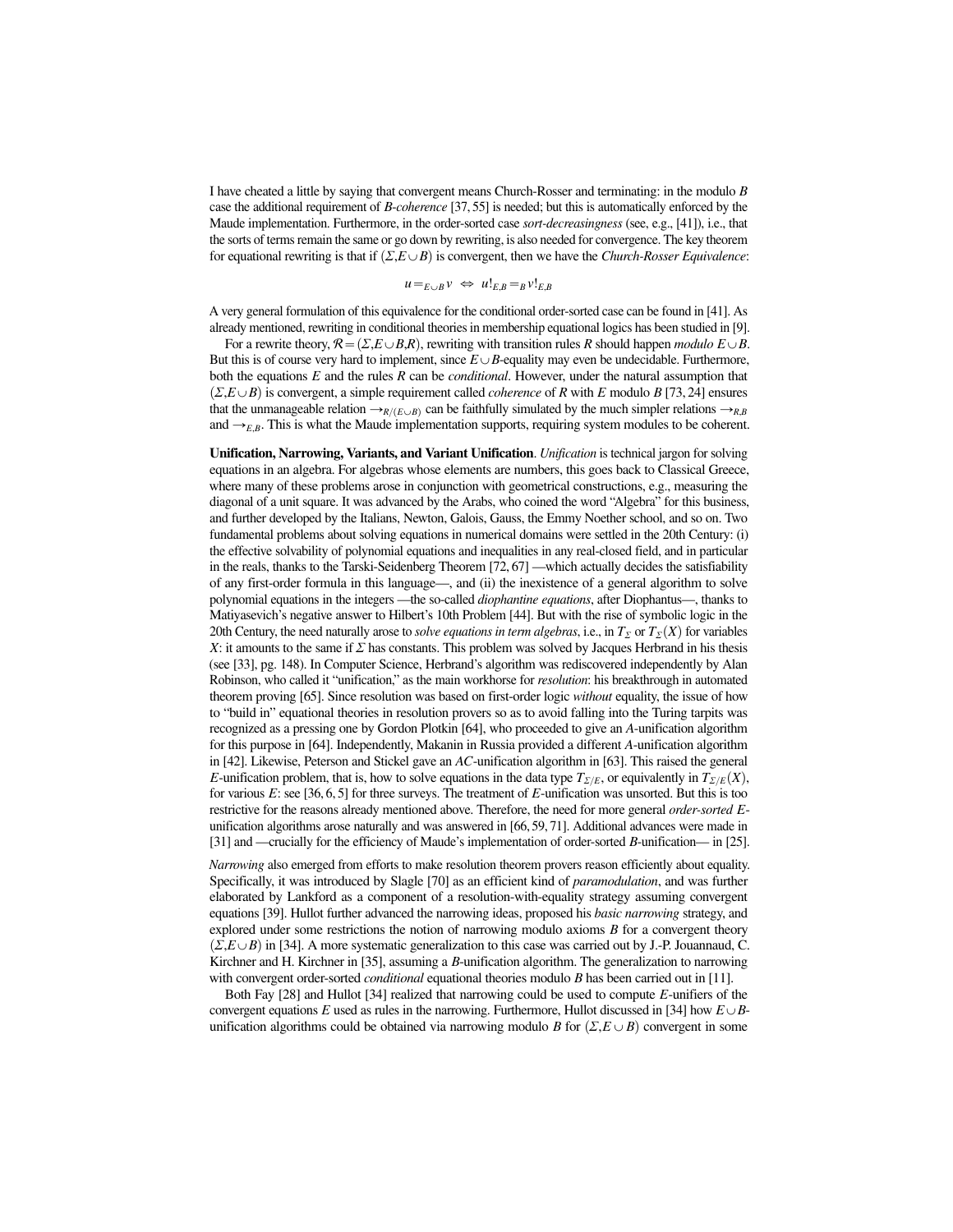cases. Again, a more systematic extension of narrowing-based  $E \cup B$ -unification was carried out by J.-P. Jouannaud, C. Kirchner and H. Kirchner in [35], and was later extended to  $E \cup B$ -unification for convergent order-sorted *conditional* equational theories in [11]. However, narrowing-based  $E \cup B$ -unification suffers from two main drawbacks: (i) since the conditions for termination of narrowing are very restrictive, what narrowing-based  $E \cup B$ -unification generally provides is only a *semi-algorithm*: if a  $E \cup B$ -unifier exists, it will be found in a finite number of steps —up to pragmatic time and space limitations; but if it does *not* exist, we may never find out, making  $E \cup B$ -unifiability undecidable in general by this method; and (ii) since some axioms *B* can give rise to huge numbers of *B*-unifiers, these algorithms can suffer serious combinatorial explosions. Here is where variants, discussed next, can make a big difference.

Comon and Delaune proposed the notion of *variant* and studied its properties in [18]. *Folding variant narrowing* and *variant unification* were defined and developed in [27]. Several alternative notions of variant, their relationships, and ways of checking FVP are discussed in [12]. The extension of the properties and methods of variants modulo axioms *B* when *B*-unification can have an infinite set of *B*-unifiers has been initiated in [49]. As already explained in Section 4,  $E \cup B$ -unification with the folding variant narrowing strategy has two key advantages: (i) it terminates with a complete finite set of  $E \cup B$ -unifiers iff  $(\Sigma R \cup B)$ is FVP, and (ii) its search space and its efficiency are much better than standard narrowing-based  $E \cup B$ unification. There are many applications of variants and variant unification to, e.g., cryptographic protocol analysis, e.g., [18, 13, 26, 46], program termination [23], SMT solving, e.g., [56, 68], partial evaluation, e.g., [3], program transformation and symbolic model checking, e.g., [57, 7], and theorem proving, e.g., [69, 50].

Variant Satisfiability. The foundations and many examples can be found in [56]. Decidable QF satisfiability in  $T_{\Sigma/B}$  whenever any *A* symbol  $f \in \Sigma$  is also *C*, generalizes that of  $T_{\Sigma/AC}$  in [17]. Variant satisfiability algorithms are studied in [68]. An extension to specifications with predicates, plus variant satisfiability of data types with constructors and selectors can be found in [30]. For variant satisfiability examples with  $B = A$  see [48]. For theorem proving applications see [69, 50].

Narrowing-Based Reachability Analysis. Narrowing was developed as an automated deduction method for *equational reasoning*. The idea that narrowing based  $E \cup B$ -unification could be used to perform *symbolic reachability analysis* in a rewrite theory  $\mathcal{R} = (\Sigma, E \cup B, R)$  by narrowing symbolic states with *transition rules R modulo*  $E \cup B$  was proposed in [51], with cryptographic protocol analysis as an application in mind. In fact, the most impressive application of this technique is the Maude-NPA tool for analysis of cryptographic protocols (see [26] for a tutorial, and more recent references in DBLP). The extension of this technique from reachability analysis to symbolic LTL model checking —with a Maude-based tool supporting it— can be found in [7]. Symbolic reachability analysis with very general conditional rules is studied in [57].

Acknowledgements. I thank the BOPL organizers for giving me the opportunity of presenting these ideas as a BOPL joint invited speaker. I chose the talk's topic having in mind the interests of the various BOPL participants and, in spite of the pandemic, found the online discussions very helpful and stimulating. The ideas I have presented are based on joint work with various colleagues. The symbolic aspects of Maude are part of a long and extremely active effort by the members of the Maude Team; they owe much to Steven Eker's high-performance implementation of its features. Folding variant narrowing is joint work with Santiago Escobar and Ralf Sasse. Variant-based satisfiability has been advanced in joint work with Stephen Skeirik and Raúl Gutiérrez. The Maude-NPA has been developed in joint work with Catherine Meadows, Santiago Escobar, and Ph.D. students at Illinois, Valencia, and Oslo. Maude's Symbolic LTL Model Checker is joint work with Kyungmin Bae and Santiago Escobar. Last but not least, the work on generalization, homeomorphic embedding and variant-based partial evaluation of Maude programs is joint research with María Alpuente, Angel Cuenca-Ortega, Santiago Escobar and Julia Sapiña at TU Valencia, and Demis Ballis at the University of Udine. Given the long list, I hope I have not missed anybody, and apologize in advance if that were inadvertently the case. I warmly thank María Alpuente, Francisco Durán, Santiago Escobar, Maribel Fernádez, Salvador Lucas, Narciso Martí-Oliet, Rubén Rubio and Carolyn Talcott for their very helpful suggestions to improve the manuscript. The research reported herein has been partially supported by NRL under contract N00173-17-1-G002.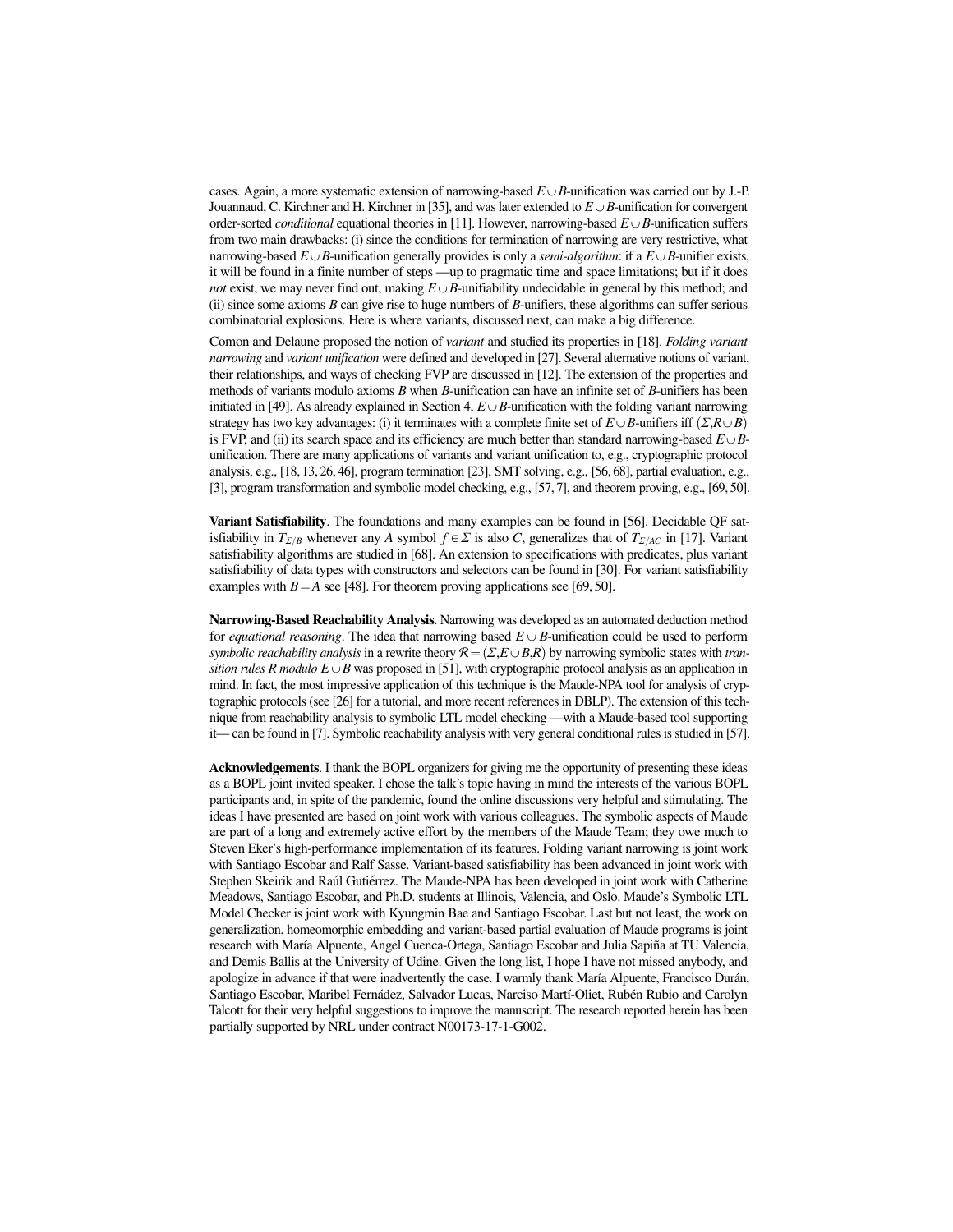#### References

- 1. Alpuente, M., Cuenca-Ortega, A., Escobar, S., Meseguer, J.: Order-sorted homeomorphic embedding modulo combinations of associativity and/or commutativity axioms. Fundamenta Informaticae 177, 297–329 (2020)
- 2. Alpuente, M., Ballis, D., Cuenca-Ortega, A., Escobar, S., Meseguer, J.: Acuos<sup>2</sup>: A high-performance system for modular ACU generalization with subtyping and inheritance. In: Proc. Logics in Artificial Intelligence, JELIA 2019. Lecture Notes in Computer Science, vol. 11468, pp. 171–181. Springer (2019)
- 3. Alpuente, M., Cuenca-Ortega, A., Escobar, S., Meseguer, J.: A partial evaluation framework for order-sorted equational programs modulo axioms. J. Log. Algebraic Methods Program. 110 (2020)
- 4. Alpuente, M., Escobar, S., Espert, J., Meseguer, J.: A modular order-sorted equational generalization algorithm. Inf. Comput. 235, 98–136 (2014)
- 5. Baader, F., Snyder, W.: Unification theory. In: Handbook of Automated Reasoning. Elsevier (1999)
- 6. Baader, F., Siekmann, J.H.: Unification theory. In: Handbook of Logic in Artificial Intelligence and Logic Programming, Volume 2, pp. 41–126. Oxford University Press (1994)
- 7. Bae, K., Escobar, S., Meseguer, J.: Abstract Logical Model Checking of Infinite-State Systems Using Narrowing. In: Rewriting Techniques and Applications (RTA'13). LIPIcs, vol. 21, pp. 81–96. Schloss Dagstuhl–Leibniz-Zentrum fuer Informatik (2013)
- 8. Bouchard, C., Gero, K.A., Lynch, C., Narendran, P.: On forward closure and the finite variant property. In: Proc. FroCoS 2013. LNCS, vol. 8152, pp. 327–342. Springer (2013)
- 9. Bouhoula, A., Jouannaud, J.P., Meseguer, J.: Specification and proof in membership equational logic. Theoretical Computer Science 236, 35–132 (2000)
- 10. Bruni, R., Meseguer, J.: Semantic foundations for generalized rewrite theories. Theor. Comput. Sci. 360(1-3), 386–414 (2006)
- 11. Cholewa, A., Escobar, S., Meseguer, J.: Constrained narrowing for conditional equational theories modulo axioms. Science of Computer Programming 112, 24–57 (2015)
- 12. Cholewa, A., Meseguer, J., Escobar, S.: Variants of variants and the finite variant property. Tech. rep., CS Dept. University of Illinois at Urbana-Champaign (February 2014), available at http://hdl.handle.net/2142/47117
- 13. Ciobaca., S.: Verification of Composition of Security Protocols with Applications to Electronic Voting. Ph.D. thesis, ENS Cachan (2011)
- 14. Clavel, M., Durán, F., Eker, S., Meseguer, J., Lincoln, P., Martí-Oliet, N., Talcott, C.: All About Maude – A High-Performance Logical Framework. Springer LNCS Vol. 4350 (2007)
- 15. Clavel, M., Durán, F., Eker, S., Escobar, S., Lincoln, P., Martí-Oliet, N., Meseguer, J., Rubio, R., Talcott, C.: Maude Manual (Version 3.1), october 2020, http://maude.cs.uiuc.edu
- 16. Clavel, M., Meseguer, J., Palomino, M.: Reflection in membership equational logic, many-sorted equational logic, Horn logic with equality, and rewriting logic. Theoretical Computer Science 373, 70–91 (2007)
- 17. Comon, H.: Unification et disunification: Theorie et applications. Ph.D. thesis, Institute National ´ Polytechnique de Grenoble, France (1988)
- 18. Comon-Lundth, H., Delaune, S.: The finite variant property: how to get rid of some algebraic properties, in Proc *RTA'05*, Springer LNCS 3467, 294–307, 2005
- 19. CVC4: Availabla at https://cvc4.github.io
- 20. Durán, F., Eker, S., Escobar, S., Martí-Oliet, N., Meseguer, J., Rubio, R., Talcott, C.L.: Programming and symbolic computation in Maude. J. Log. Algebr. Meth. Program. 110 (2020). https://doi.org/10.1016/j.jlamp.2019.100497, https://doi.org/10.1016/j.jlamp.2019.100497
- 21. Durán, F., Eker, S., Escobar, S., Martí-Oliet, N., Meseguer, J., Talcott, C.L.: Associative unification and symbolic reasoning modulo associativity in maude. In: Rewriting Logic and Its Applications - 12th International Workshop, WRLA 2018, Held as a Satellite Event of ETAPS, Thessaloniki, Greece, June 14-15, 2018, Proceedings. Lecture Notes in Computer Science, vol. 11152, pp. 98–114. Springer (2018)
- 22. Durán, F., Lucas, S., Meseguer, J.: MTT: The Maude Termination Tool (system description). In: IJCAR 2008. Lecture Notes in Computer Science, vol. 5195, pp. 313–319. Springer (2008)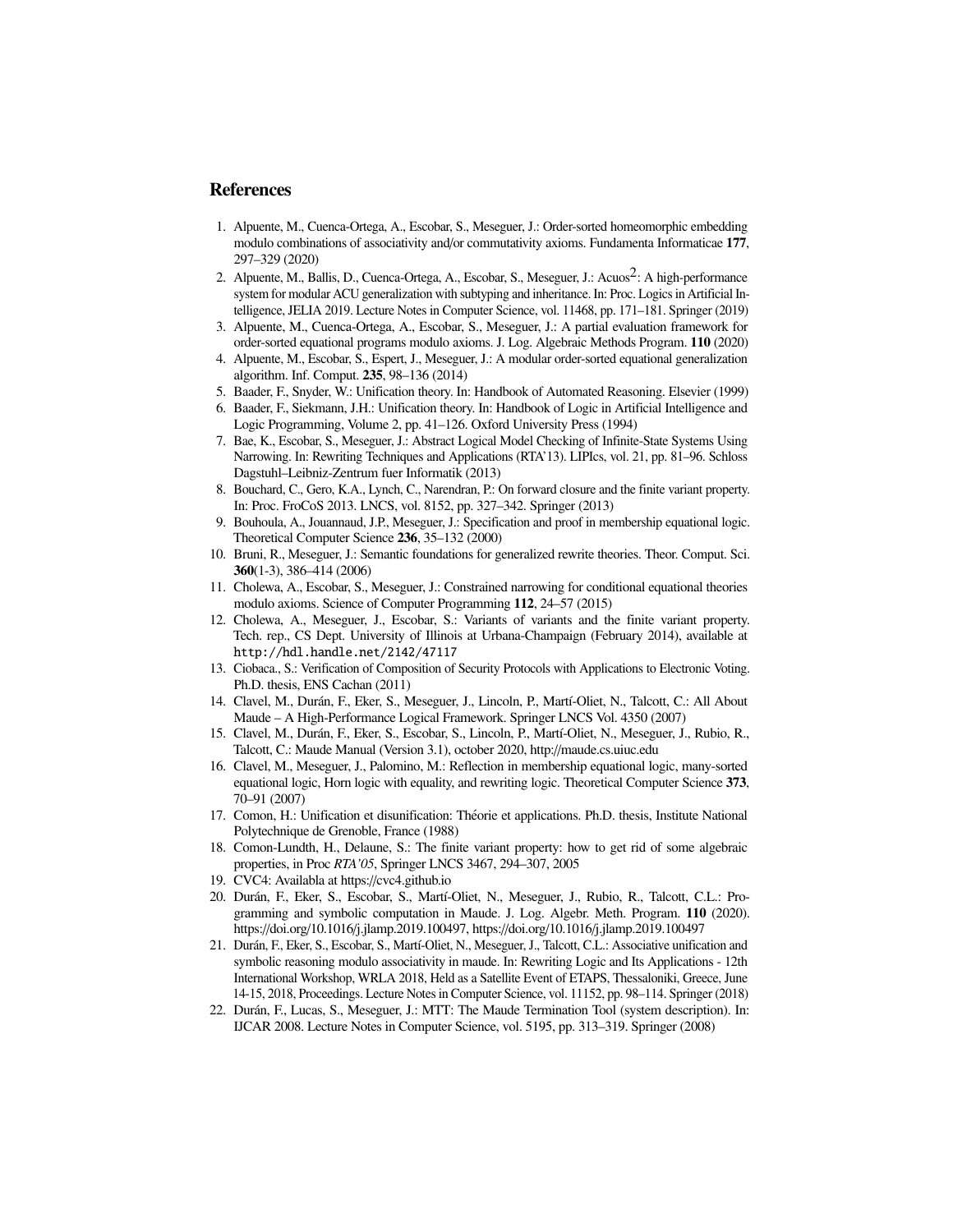- 23. Durán, F., Lucas, S., Meseguer, J.: Termination modulo combinations of equational theories. In: Frontiers of Combining Systems, 7th International Symposium, FroCoS 2009, Trento, Italy, September 16-18, 2009. Proceedings. Lecture Notes in Computer Science, vol. 5749, pp. 246–262. Springer (2009)
- 24. Durán, F., Meseguer, J.: On the Church-Rosser and coherence properties of conditional order-sorted rewrite theories. J. Algebraic and Logic Programming 81, 816–850 (2012)
- 25. Eker, S.: Fast sort computations for order-sorted matching and unification. In: Formal Modeling: Actors, Open Systems, Biological Systems - Essays Dedicated to Carolyn Talcott on the Occasion of Her 70th Birthday. vol. 7000, pp. 299–314. Springer LNCS (2011)
- 26. Escobar, S., Meadows, C., Meseguer, J.: Maude-NPA: cryptographic protocol analysis modulo equational properties. In: Foundations of Security Analysis and Design V, FOSAD 2007/2008/2009 Tutorial Lectures, LNCS, vol. 5705, pp. 1–50. Springer (2009)
- 27. Escobar, S., Sasse, R., Meseguer, J.: Folding variant narrowing and optimal variant termination. J. Algebraic and Logic Programming 81, 898–928 (2012)
- 28. Fay, M.: First-order unification in an equational theory. In: Proc. Fourth Workshop on Automated Deduction, Austin, Texas, pp. 161–167 (1979)
- 29. Goguen, J., Meseguer, J.: Order-sorted algebra I: Equational deduction for multiple inheritance, overloading, exceptions and partial operations. Theoretical Computer Science 105, 217–273 (1992)
- 30. Gutiérrez, R., Meseguer, J.: Variant-based decidable satisfiability in initial algebras with predicates. In: Proc. Logic-Based Program Synthesis and Transformation – LOPSTR 2017. Lecture Notes in Computer Science, vol. 10855, pp. 306–322. Springer (2017)
- 31. Hendrix, J., Meseguer, J.: Order-sorted equational unification revisited. Electr. Notes Theor. Comput. Sci. 290, 37–50 (2012)
- 32. Hendrix, J., Meseguer, J., Ohsaki, H.: A sufficient completeness checker for linear order-sorted specifications modulo axioms. In: Automated Reasoning, Third International Joint Conference, IJCAR 2006. pp. 151–155 (2006)
- 33. Herbrand, J.: Logical Writings. Reidel (1971)
- 34. Hullot, J.M.: Canonical forms and unification. In: Proc. Fifth Conference on Automated Deduction, LNCS, vol. 87, pp. 318–334. Springer (1980)
- 35. Jouannaud, J.P., Kirchner, C., Kirchner, H.: Incremental construction of unification algorithms in equational theories. In: Proc. ICALP'83. pp. 361–373. Springer LNCS 154 (1983)
- 36. Jouannaud, J.P., Kirchner, C.: Solving equations in abstract algebras: A rule-based survey of unification. In: Computational Logic - Essays in Honor of Alan Robinson. pp. 257–321. MIT Press (1991)
- 37. Jouannaud, J.P., Kirchner, H.: Completion of a set of rules modulo a set of equations. SIAM Journal of Computing 15, 1155–1194 (November 1986)
- 38. King, J.C.: Symbolic execution and program testing. Commun. ACM 19(7), 385–394 (1976)
- 39. Lankford, D.S.: Canonical inference. Tech. Rep. ATP-32, Southwestn Univ. (1975)
- 40. Levi, G., Sirovich, F.: Proving program properties, symbolic evaluation and logical procedural semantics. In: Proc. Mathematical Foundations of Computer Science 1975, 4th Symposium. Lecture Notes in Computer Science, vol. 32, pp. 294–301. Springer (1975)
- 41. Lucas, S., Meseguer, J.: Normal forms and normal theories in conditional rewriting. J. Log. Algebr. Meth. Program. 85(1), 67–97 (2016)
- 42. Makanin, G.S.: The problem of solvability of equations in a free semigroup. Math USSR Sbornik 32(2), 129–198 (1977)
- 43. Martí-Oliet, N., Meseguer, J.: Rewriting logic as a logical and semantic framework. In: Gabbay, D., Guenthner, F. (eds.) Handbook of Philosophical Logic, 2nd. Edition, pp. 1–87. Kluwer Academic Publishers (2002), first published as SRI Tech. Report SRI-CSL-93-05, August 1993
- 44. Matiyasevich, Y.V.: Hilbert's 10th Problem. MIT Press (1993)
- 45. McCarthy, J., Abrahams, P., Edwards, D., Hart, T., Levin, M.: LISP 1.5 Programmer's Manual. MIT Press (1985)
- 46. Meier, S., Schmidt, B., Cremers, C., Basin, D.A.: The TAMARIN prover for the symbolic analysis of security protocols. In: Proc. CAV 2013. Lecture Notes in Computer Science, vol. 8044, pp. 696–701. Springer (2013)